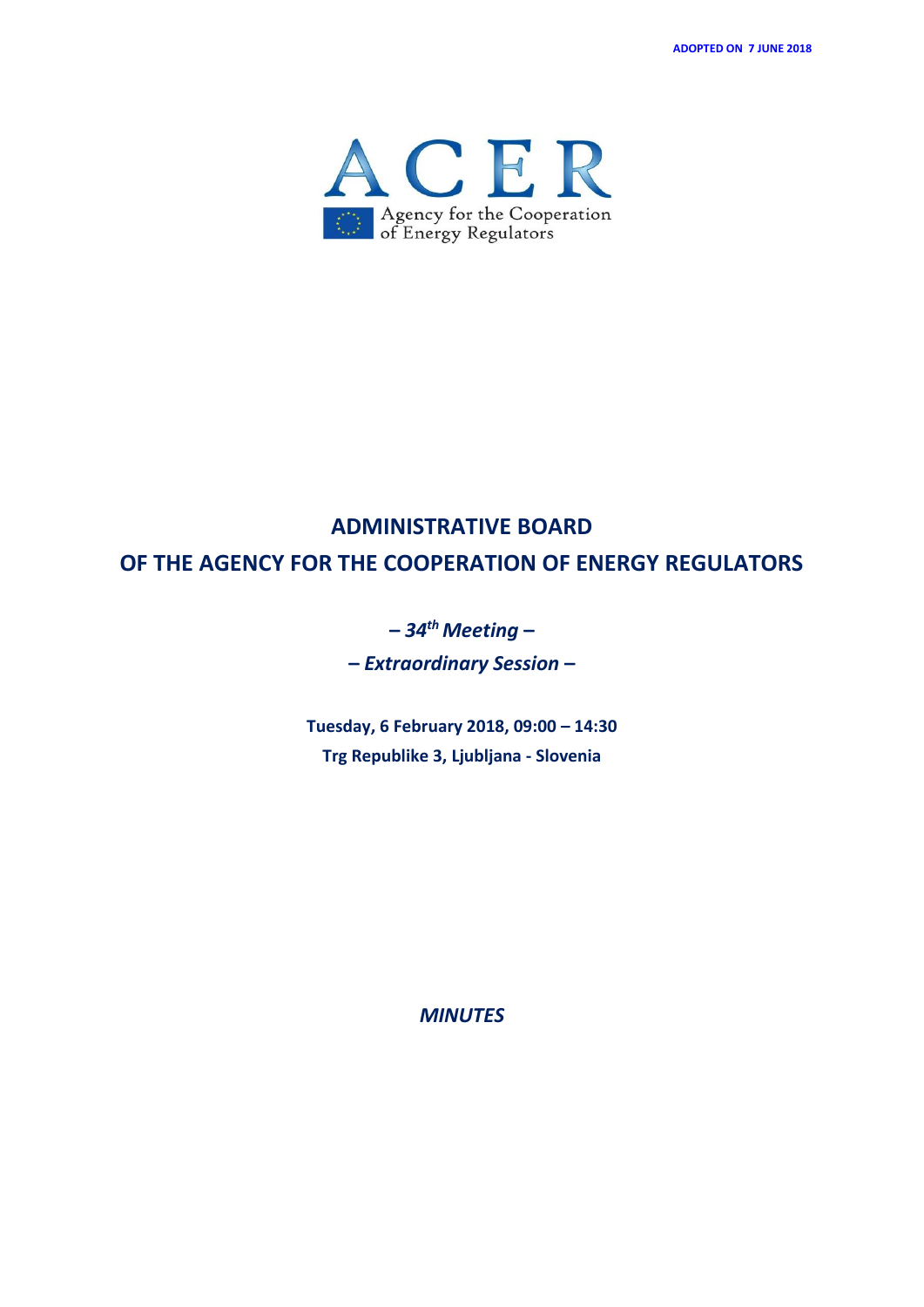# **I. LIST OF ATTENDEES**

The following Members and Alternates of the Administrative Board were present at the meeting:

| Dr Romana JORDAN,                           | Chair     | Ms Edit HERCZOG,                             | Member    |
|---------------------------------------------|-----------|----------------------------------------------|-----------|
| Prof Uwe LEPRICH,<br>(without voting right) | Alternate | Ms Britta THOMSEN,<br>(without voting right) | Alternate |
| Mr Jurijs SPIRIDONOVS,                      | Member    | Dr Jochen PENKER,                            | Member    |
| Mr Diego VAZQUEZ TEIJEIRA,                  | Alternate | Mr Pal KOVACS,                               | Alternate |
| Mr Pawel PIKUS,                             | Alternate | Ms Anne MONTAGNON,                           | Alternate |
|                                             |           | proxy of Mr Dominique RISTORI                |           |

Mr Alberto Pototshnig (*Director*) and Mr Garret Blaney (*BoR Chair*) were present at the meeting, acting as observers.

Ms Anne-Cecile Swinnen, acting as adviser, was present at the meeting.

Ms Olga Borissiva (*Head of Administration*), acting as adviser, was present for the discussion of Items 6, 7.1 and 15 of the Agenda.

Mr Volker Zuleger (*Head of MIT Department*), acting as adviser, was present for the discussion of Items 12, 13, and 14 of the Agenda.

Mr Martin Godfried (*Head of MSC Department*) and Mr Thomas Vižintin (*Team Leader, Market Surveillance I*), acting as advisers, were present for the discussion of Item 14.

The secretariat was provided by the Agency.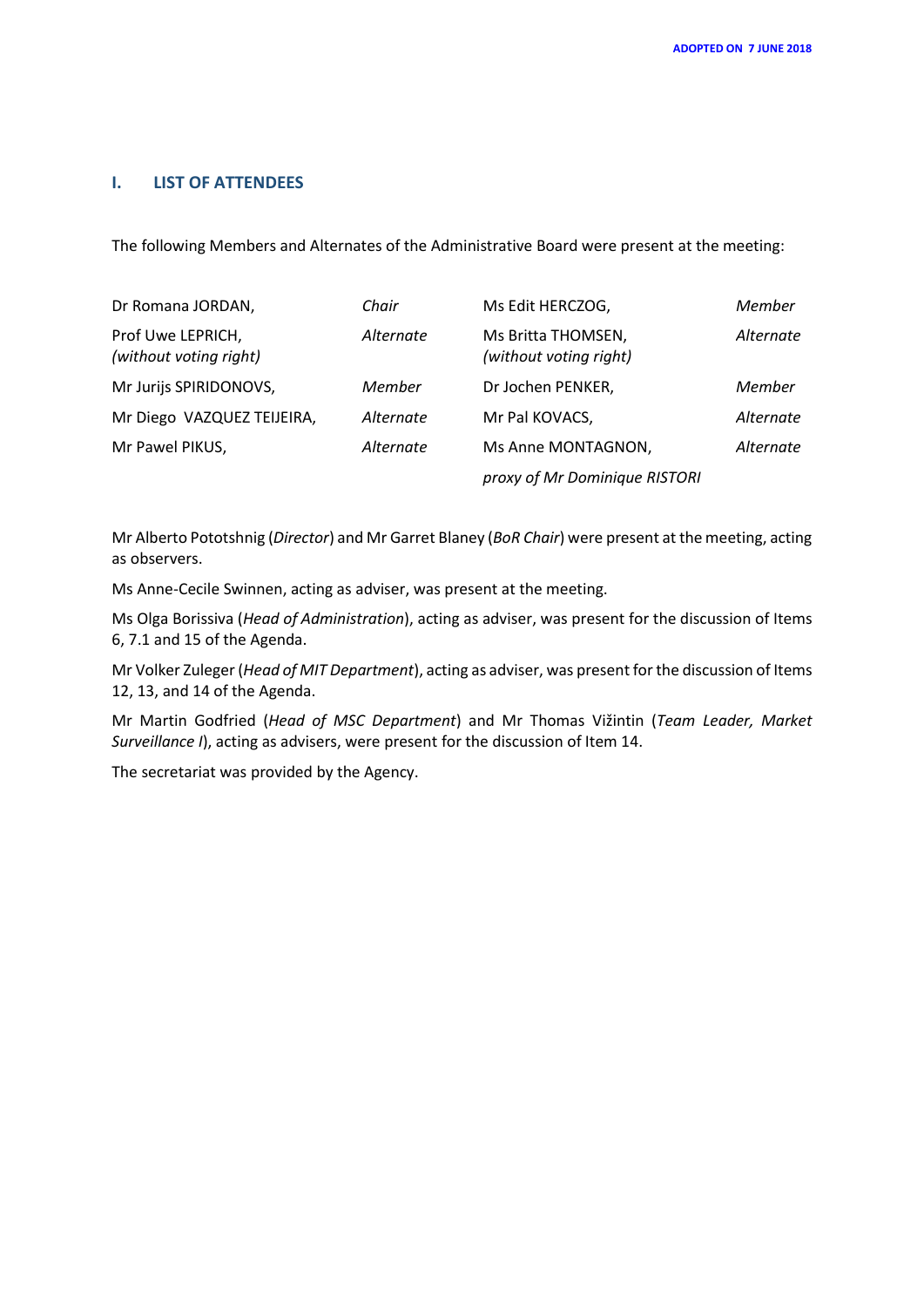#### **II. SUMMARY OF CONCLUSIONS OF THE 34th MEETING OF THE ADMINISTRATIVE BOARD**

- (1) The Administrative Board appointed, by unanimity and acclamation, Dr Penker as Vice-Chair. The Term of office will be two years.
- (2) The Chair invited the Director to instruct the legal services of the Agency to propose a solution in line with Regulation (EC) No 713/2009 concerning the determination of the role of Alternates at times of substituting Members. The Director was invited to report at the 35<sup>th</sup> Administrative Board meeting.
- (3) The Administrative Board adopted, by unanimity, Decision No. 1/2018 on the request to opt-out from the Commission Decision governing the conditions of employment of contract staff.
- (4) The Administrative Board adopted, by unanimity, Decision No. 2/2018 on the appointment of No. 2 Members as Reporting Officers for the annual appraisal of the performance of the Director.
- (5) The Administrative Board endorsed the Revised Programming Document for the period 2018 2020.
- (6) The Administrative Board reiterated its concern for the limited financial and human resources with which the Agency has been provided.
- (7) The Administrative Board decided, by unanimity, to appoint Ms Kazmierczak and Mr Spiridonovs to serve as assessors for the review of Conflict of Interests declarations.
- (8) The Administrative Board took note of the measures to address the constraints of the Multi-annual budget for REMIT IT.
- (9) The Administrative Board took note of the strategy for REMIT implementation and operations in the face of the limited resources foreseen for the year 2018.
- (10) The Administrative Board took note of the implications of the absence of a Disaster Recovery site for the operational reliability of REMIT.
- (11) The Administrative Board took note of the Audit Report of the Internal Audit Service on the Agency's Human Resources Management function and invited the Director to report on the action plan submitted by the Agency to the Internal Audit Service at the  $35<sup>th</sup>$  Administrative Board Meeting.
- (12) The Administrative Board invited the Board of Appeal Chair to appear at the  $36<sup>th</sup>$  meeting of the Administrative Board to provide additional details on the requests of the Board of Appeal for financial support.

The Administrative Board invited the Director further to assess the request of the Board of Appeal from both a legal and financial perspective and report to the Administrative Board at its  $36<sup>th</sup>$ meeting.

(13) The Administrative Board will be convened in the year 2018 in ordinary session on 15-16 March, 7- 8 June, 20 September, and 13 December.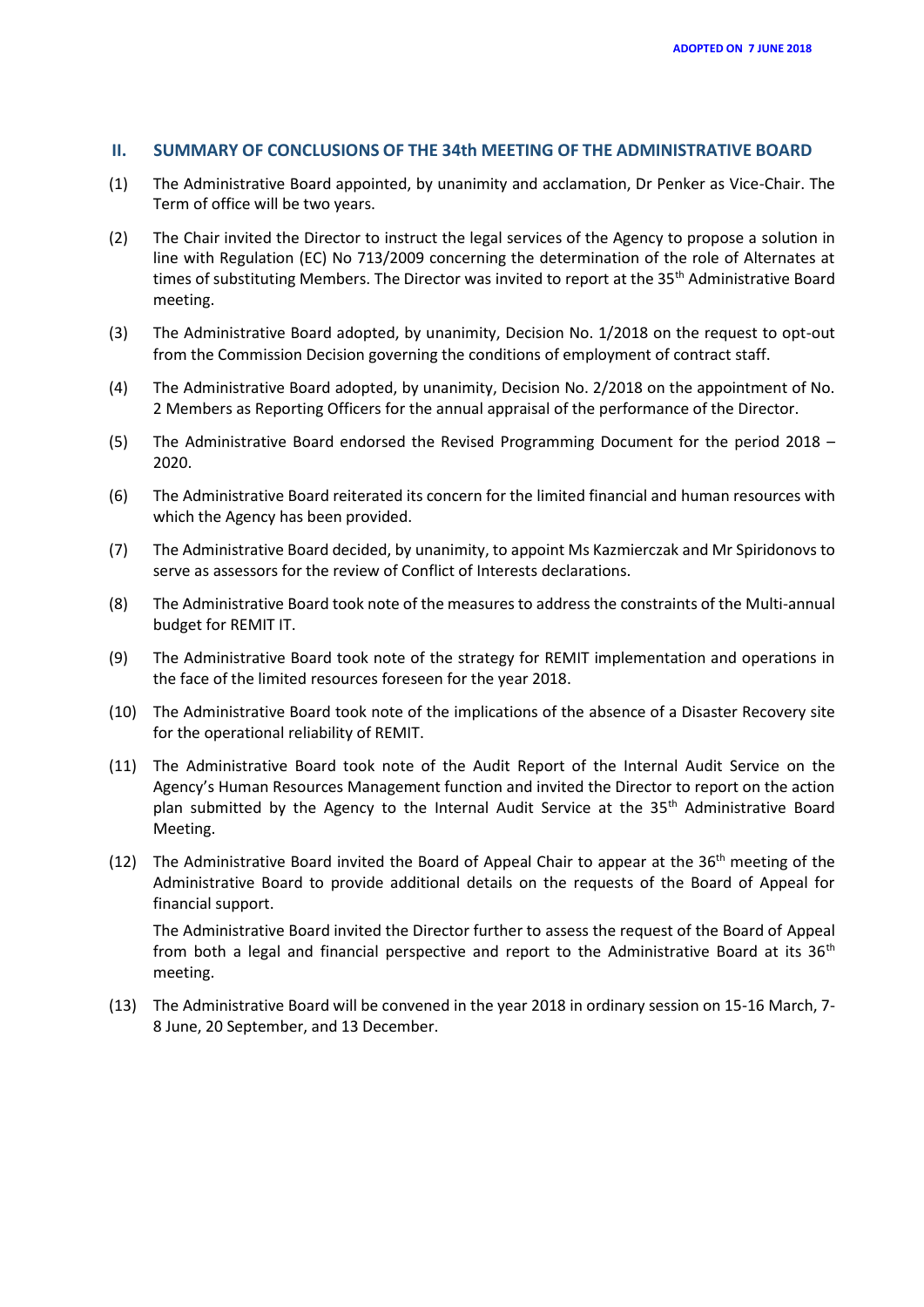# **III. MINUTES**

#### *SECTION I – OPENING*

The 34th meeting of the Administrative Board of the Agency for the Cooperation of Energy Regulators was convened on 6 February 2018 and started at 9 hours and 10 minutes.

The Chair invited the present Members and Alternates of the Administrative Board to declare any actual or potential interest that could be considered prejudicial to their independence with respect to the items on the agenda. No relevant interest was declared.

# **(1)** *Approval of the Agenda*

The Agenda of the 34<sup>th</sup> meeting of the Administrative Board was approved as follows:

| <b>Agenda Topics</b>     |                                                                                                                                                         | <b>Accompanying Documents</b>  |                                                    | Rapporteur                                 |  |  |  |
|--------------------------|---------------------------------------------------------------------------------------------------------------------------------------------------------|--------------------------------|----------------------------------------------------|--------------------------------------------|--|--|--|
| <b>Welcome Coffee</b>    |                                                                                                                                                         |                                |                                                    |                                            |  |  |  |
| Opening 09:00            |                                                                                                                                                         |                                |                                                    |                                            |  |  |  |
| (1)                      | Approval of the Agenda                                                                                                                                  | Doc. 1.2<br>Doc. 1.1<br>Doc. 1 | for approval<br>for information<br>for information | <b>AB Chair</b>                            |  |  |  |
| (2)                      | Minutes of the 33rd meeting                                                                                                                             | Doc. 2<br>Doc. 2.1             | for approval<br>for information                    | AB Chair                                   |  |  |  |
|                          | <b>Reporting 09:30</b>                                                                                                                                  |                                |                                                    |                                            |  |  |  |
| (3)                      | Appointment Decisions of the new Members of the Administrative<br>Board                                                                                 | Doc. 3.1<br>Doc. 3.2           | for information                                    | <b>AB Chair</b>                            |  |  |  |
| (4)                      | Report on the activities of the Agency, future developments and<br>budget implementation                                                                |                                | oral update                                        | <b>Agency Director</b><br><b>BoR Chair</b> |  |  |  |
| (5)                      | Report on the written procedures                                                                                                                        |                                | oral update                                        | <b>Agency Director</b>                     |  |  |  |
| Items for adoption 10:15 |                                                                                                                                                         |                                |                                                    |                                            |  |  |  |
| (6)                      | Staff Regulations Implementing Rules - Decision to opt-out from the<br>Commission Decision governing the conditions of employment of<br>contract staff. | Doc. 4<br>Doc. 4.1             | for adoption<br>for information                    | <b>Agency Director</b>                     |  |  |  |
| (7)                      | Decision on the appointment of No. 2 Members as Reporting Officers<br>for the annual appraisal of the performance of the Director                       | Doc. 5<br>Doc. 5.1             | for decision<br>for information                    | AB Chair                                   |  |  |  |
| (7.1)                    | Decision on the Revised Programming Document<br>for the period 2018 - 2020                                                                              | Doc. 12                        | for adoption                                       | <b>Agency Director</b>                     |  |  |  |
| Items for decision 10:45 |                                                                                                                                                         |                                |                                                    |                                            |  |  |  |
| (8)                      | Appointment of the Vice-Chair                                                                                                                           |                                | oral decision                                      | AB Chair                                   |  |  |  |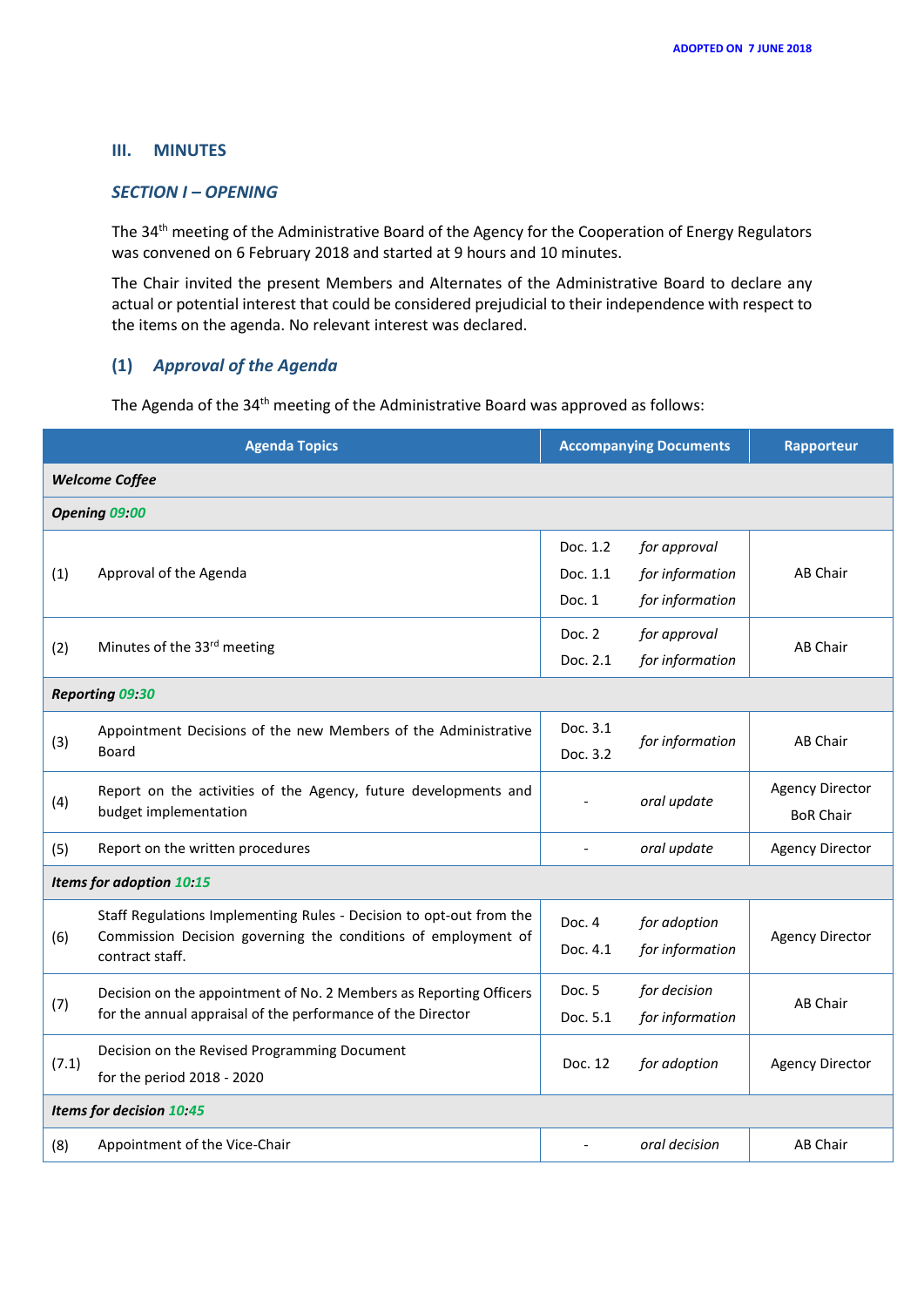| (9)                                 | Appointment of No. 2 assessor for the review of Conflict of Interests<br>declarations - Administrative Board           |                          | oral decision   | AB Chair               |  |  |  |
|-------------------------------------|------------------------------------------------------------------------------------------------------------------------|--------------------------|-----------------|------------------------|--|--|--|
| (10)                                | Replacement of Ms Saša Borko as teller in the selection procedure for<br>the appointment of the Director of the Agency |                          | oral decision   | AB Chair               |  |  |  |
| Items for discussion 11:15 to 13:15 |                                                                                                                        |                          |                 |                        |  |  |  |
| (11)                                | Briefing on the procedure and practical arrangements<br>for the<br>appointment of the Director of the Agency           | Doc. 6<br>Doc. 6.1       | for information | <b>AB Chair</b>        |  |  |  |
| (12)                                | Multi-annual budget for REMIT                                                                                          | Doc. 7                   | for information | <b>Agency Director</b> |  |  |  |
| (13)                                | A strategy for REMIT                                                                                                   | Doc. 8                   | for information | <b>Agency Director</b> |  |  |  |
| (14)                                | <b>REMIT Disaster Recovery Site</b>                                                                                    | Doc. 9                   | for information | <b>Agency Director</b> |  |  |  |
| Break 13:15 to 13:45                |                                                                                                                        |                          |                 |                        |  |  |  |
| <b>Items for Information 13:45</b>  |                                                                                                                        |                          |                 |                        |  |  |  |
| (15)                                | IAS HR report                                                                                                          | Doc. 10                  | for information | <b>Agency Director</b> |  |  |  |
| (16)                                | Presentation on the working of REMIT alerts                                                                            | $\overline{\phantom{0}}$ | for information | <b>Agency Director</b> |  |  |  |
| (17)                                | Board of Appeal - technical and financial support                                                                      | Doc. 11.1<br>Doc. 11.2   | for information | <b>Agency Director</b> |  |  |  |
| AOB 14:20 to 14:30                  |                                                                                                                        |                          |                 |                        |  |  |  |
| (18)                                | Confirmation of the dates for the AB meetings for the year 2018                                                        |                          | oral update     | <b>AB Chair</b>        |  |  |  |

# **(2)** *Approval of the Minutes of the 33rd Meeting of the Administrative Board*

The Chair went through the conclusions of the 33<sup>rd</sup> Meeting of the Administrative Board, confirming the achievement of the outstanding actions and proposed to move the discussion on the format and level of details of the minutes to the 35<sup>th</sup> meeting of the Administrative Board.

With regards to the minutes of the 33<sup>rd</sup> Meeting, the Chair reported that by the closing date for comments, 24 January 2018, the Agency received textual comments from a European Commissionappointed Member (Ms Kazmierczak). The comments were included in the final version of the minutes submitted to the Administrative Board for approval.

*Conclusion*: (1) The 33<sup>rd</sup> AB meeting minutes were approved by unanimity.

(2) The format and level of detail of the minutes will be discussed at the  $35<sup>th</sup>$ meeting of the Administrative Board.

# *SECTION II - REPORTING*

# **(3)** *Appointment Decisions of the new Members and Alternates of the Administrative Board*

The Chair reported on the recent decisions of the European Parliament and of the Council on the appointment of the new Members and Alternates of the Administrative Board.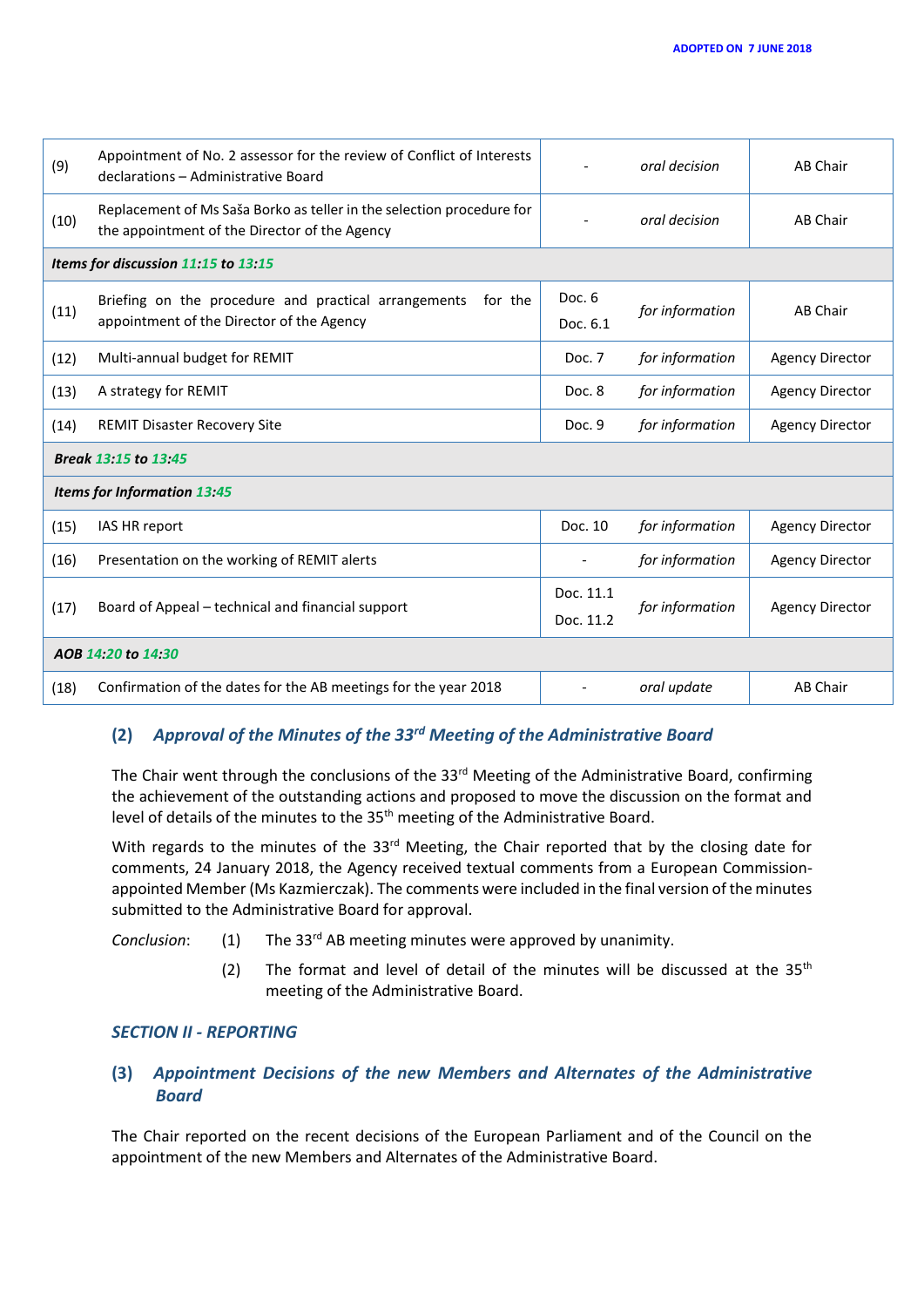The Chair recalled that the term of office of one Member and one Alternate appointed by the European Parliament expired on 21.01.2018. Similarly, the mandate of two Members and three Alternates appointed by the Council expired on 28.01.2018. Two Members and one Alternate, appointed by the Council, resigned on 25.09.2017, 25.10.2017 and 13.11.2017 respectively. The positions remained vacant.

On 19.12.2018, the European Parliament informed the Agency about the appointment of Ms Herczog as Member of the Administrative Board and of Ms Thomsen as Alternate. In both instances, their term of office will last until 21.01.2022.

On 23.01.2018, the Council adopted the following decision on the appointment of Members and Alternates of the Administrative Board. Mr Spiridonovs and Dr Penker have been appointed as Members. Mr Kovacs, Mr Vazquez Teijeira and Mr Pikus have been appointed as Alternates. In all these instances, their term of office will last until 28.01.2022. Mr Thiolliere and Mr Hansen have been appointed as Members. Mr Shammas and Mr Kuchta have been appointed as Alternate. In all these instances, their term of office will last until 28.01.2020.

The Chair welcomed the new Members and Alternates of the Administrative Board and wished them a successful term of office.

Upon proposal from one of the representatives of the Council (Mr Kovacs), the Administrative Board discussed the possibility to further clarify the attribution of voting rights to Alternates as it appeared that the Council did not specifically attribute Alternates to specific Member. Another Councilappointed Member (Dr Penker) invited the Administrative Board to seek the legal opinion of the Legal Services of the Council on this point. The Director intervened suggesting the involvement of the Legal Services of the Agency, in light of the possible delays coming from the establishment of an inter-service consultation.

- *Conclusion:* (1) The Administrative Board took note of the appointment of the new Members and Alternates.
	- (2) The Chair invited the Director to instruct the legal services of the Agency to propose a solution in line with Regulation (EC) No 713/2009 concerning the determination of the role of Alternates at times of substituting Members. The Director was invited to report at the 35<sup>th</sup> Administrative Board meeting.

# **(4)** *Report on the activities of the Agency, future developments and budget implementation*

#### **4.1** *Overview on the Agency portfolio and institutional framework*

The Director provided an overview of the Agency's institutional framework, highlighting its mandate, organisational structure, decision-making process, and deliverables. The Director provided details on his role and the role of each Board (Administrative Board, Board of Regulators and Board of Appeal) as well as the interaction among the different bodies of the Agency involved in the decision-making process.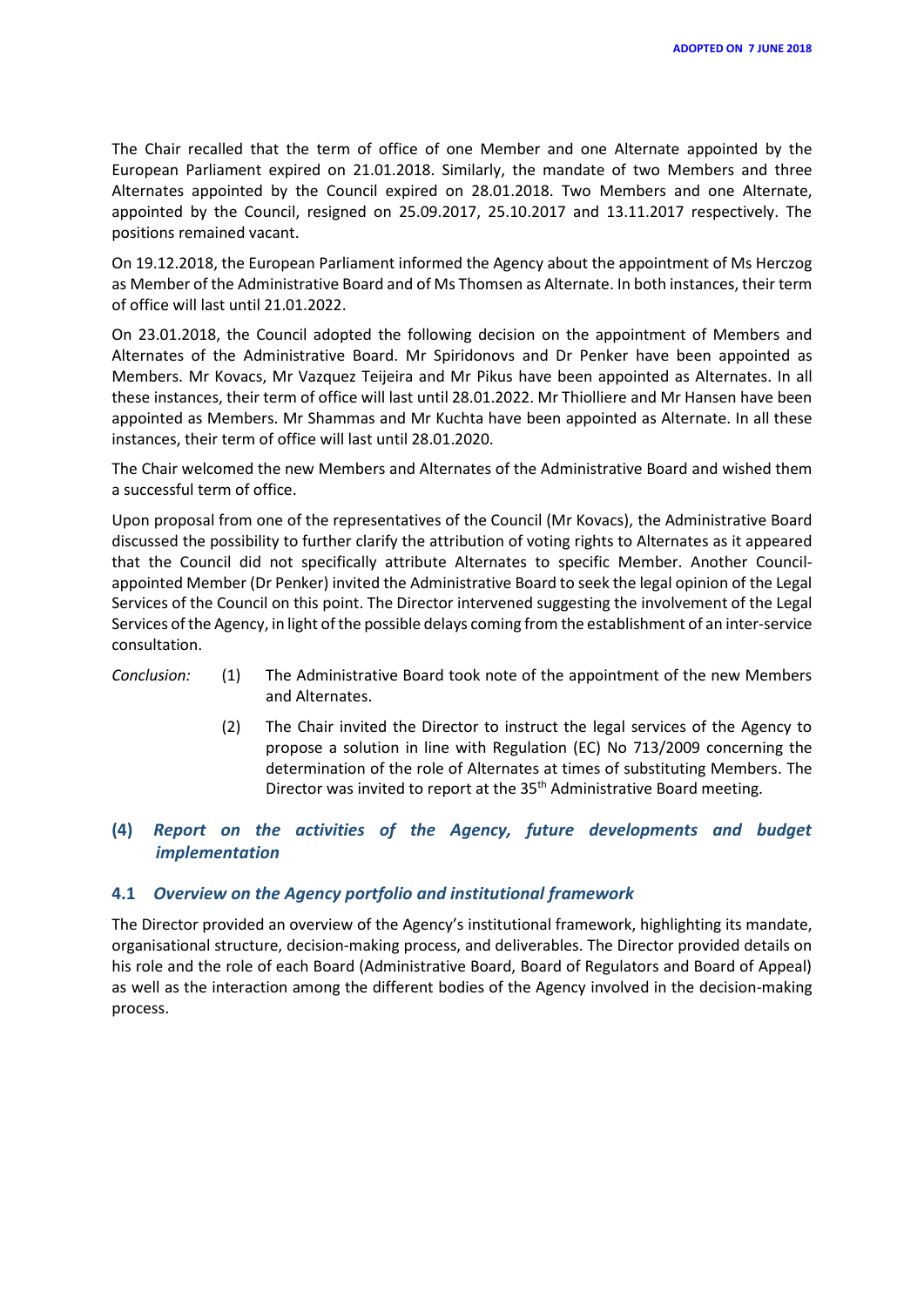The Director further focused on the changes that the Climate Energy Package would bring about with particular regard to the reinforcement of the powers and independence of the Agency. In this context, the Chair of the Board of Regulators ('BoR Chair') stressed the importance of maintaining the current successful balanced relationship between the Board of Regulators and the Director of the Agency at the time of adopting deliverables of regulatory nature, when specifically foreseen by the Agency's funding Regulation. He warned about the risks of changing a delicate balance that proved to be efficient and successful with approximately 160 acts adopted by the Agency since its inception, the vast majority of which requiring a favourable opinion by the Board of Regulators. Of these, in only one instance, the Board of Regulators withheld its favourable opinion.

The Director further provided the Administrative Board with a state of play of the activities of the Agency both at administrative and regulatory level, and with details related to budget implementation.

#### *4.2 Progress Report*

#### *4.2.1 Human Resources*

As regards human resources, the Director presented the statistics and reported on the shortage of human resources that the Agency is suffering. He stressed that the Agency has attempted to address, although partially, this shortage with the employment of i) a Union-wide traineeship programme and ii) interim workers. As regards statistics, the Agency, fully implementing an equal opportunities policy, employs at the moment a slightly higher percentage of men over women (61% over 39%). This difference is mainly due to the specificities of the energy sector. As regards the number of nationalities present in the Staff, this is slightly decreasing due to natural staff turnover.

Upon request from a Council-appointed Member (Dr Penker), the Director further explained that the employment of Seconded National Experts decreased over time due to the difficulties of national regulators, also facing resource limitations, to second staff. As a result of the lower interest in secondment to the Agency, the latter has converted SNEs positions into contract staff. The BoR Chair confirmed that, although very useful in terms of experience building, long-term secondment is prevented by budgetary constraints at national level and the need of NRAs to ensure the performance of their tasks.

The Director further reported on the recently adopted implementing provisions of the Staff Regulations. In particular, he briefly reported on the adoption of decisions concerning the appraisal of temporary and contract staff and the determination of reporting officers. In this respect, the Director reported that until the end of the year 2017, the Agency guaranteed that the performance appraisal was undertaken as close as possible to the level of staff members, identifying team leaders as reporting officers. However, this was considered not to be in line with the new General Implementing provisions. As a result, Heads of Departments will now act as reporting officer for all the members of the staff under their administrative supervision.

The Director briefed the Administrative Board on the future decisions to be adopted at the 35<sup>th</sup> meeting, namely i) the model decision on Learning and Development; ii) the model decision on the Temporary Occupation of Management Post; and iii) the general implementing provision on the Guide for Missions.

Finally, the Director reported that the Agency is organising a staff engagement survey which will take place in Q1 2018 and for which the Agency contracted the Faculty of social science of the University of Ljubljana.

#### *4.2.2 Annual Adjustment of Salaries of Staff - Correction Coefficient*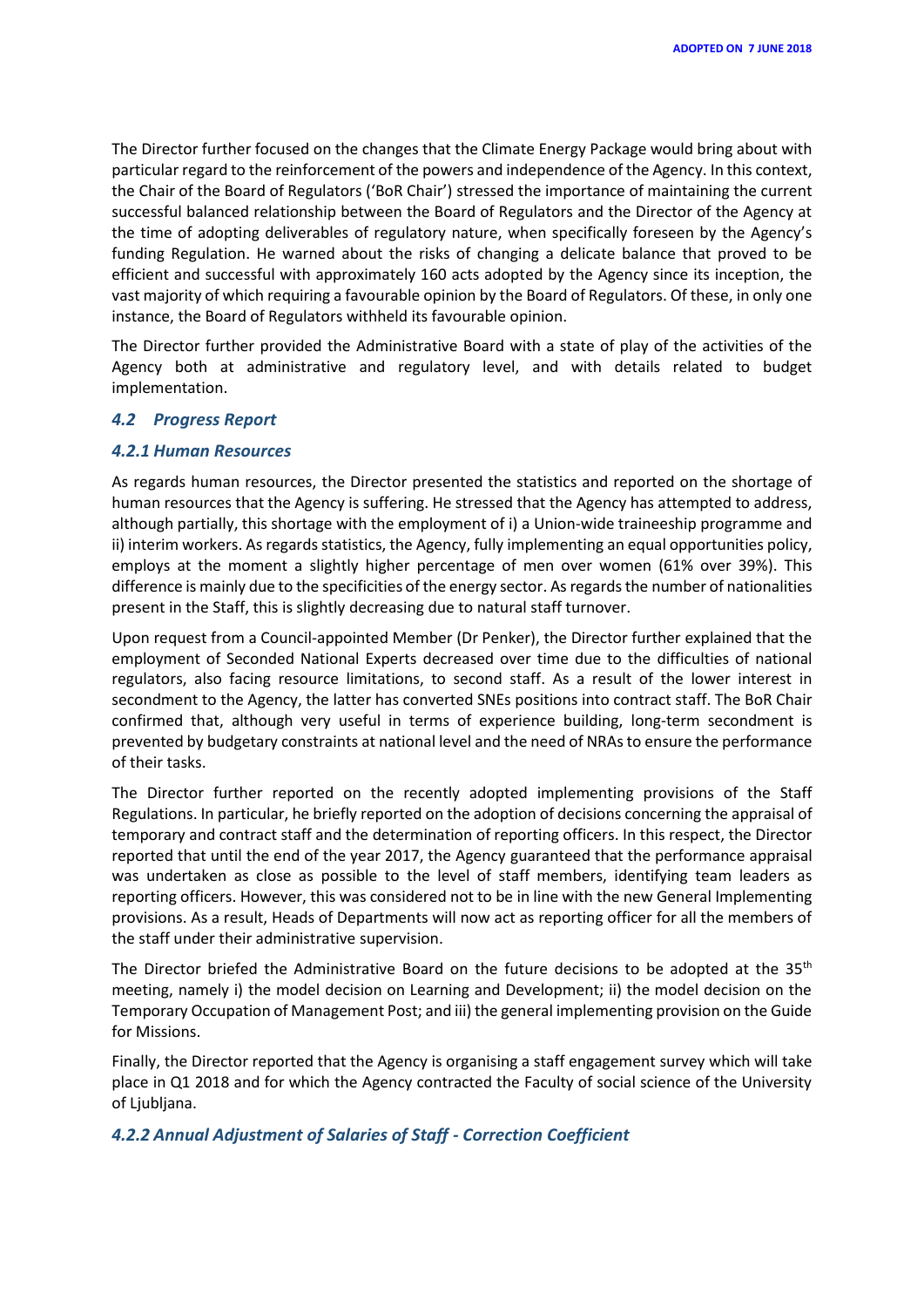The Director raised the attention of the Administrative Board on the annual adjustment of salaries due to the update of the Correction Coefficient for Slovenia. EUROSTAT published the final report on the 2017 annual update of remunerations. The Director reported that, despite the annual update brings a 0.8% increase from 80.7% to 81.5% as of 1st July 2017, this still does not reflect the costs of living in Ljubljana – costs which are different from those of living in Slovenia.

#### *4.2.3 European School*

As regards the establishment of a European School in Ljubljana, the Director reported that, on 18 January 2018, the Government of the Republic of Slovenia adopted the decision to establish the European School at the School Centre Ljubljana.

This decision provides the legal basis for the implementation of the establishment plan: (i) the Minister will adopt a decision on the enrolment procedure, fees and some other elements that are urgently needed; (ii) the School will soon launch the website with basic information; and iii) the call for enrolment will be announced as soon as the procedure and fees are adopted.

The Director reported about the following milestones:

- 1) the School is in the process of recruiting the Headmaster (planned start date 1 February 2018). The call for teachers is envisaged in April 2018;
- 2) the financial agreement with the European Commission should be signed in the course of spring 2019. This depends upon the signature of the Accreditation Agreement, which depends on the site visit and the Audit Report of the team of inspectors envisaged in fall 2018.
- 3) the enrolment is envisaged during the month of February. In the course of the month of February this year, the School will organise an information day for parents.

Upon request from a Council-appointed Member (Mr Spiridonovs), the Director reported that the Agency's staff is well accepting the establishment of the European School. The Director further clarified that the European School will first establish the primary school only and gradually expand. He further stressed the importance of closely monitoring the implementation of the establishment of the School with particular regard to i) the employment of teachers of the highest quality and ii) the possibility to guarantee a sufficient number of languages.

#### *4.2.4 IAS HR Report*

The Director reported that the final Internal Audit Service Report on the HRM audit was received on 15 December 2017. The Report contained a limited number of recommendations – five in total (one critical, two very important and two important). The Agency, while disagreeing with some of the conclusions drawn by the Internal Audit Service, accepted the recommendations and submitted an Action plan to address them.

Upon request for clarification, the Director reported that the critical recommendation contained in the Report concerned the lack of guidelines on the involvement of OLAF. The Director further clarified that the Agency disagrees with the IAS on the interpretation of an event that according to the latter would have triggered the involvement of OLAF for investigation. In any case, the Agency is working on the adoption of guidelines that would remove room for interpretation in seeking the support of OLAF when circumstances require so.

#### *4.2.5 Budget Implementation*

As regards the Budget Implementation for the year 2017, the Director reported on the C1 appropriations, highlighting that commitments reached 98.72% (target 95%) and payments 75.81% (target 75%). As regards the C8 appropriations, payments reached 97.79% (target 95%).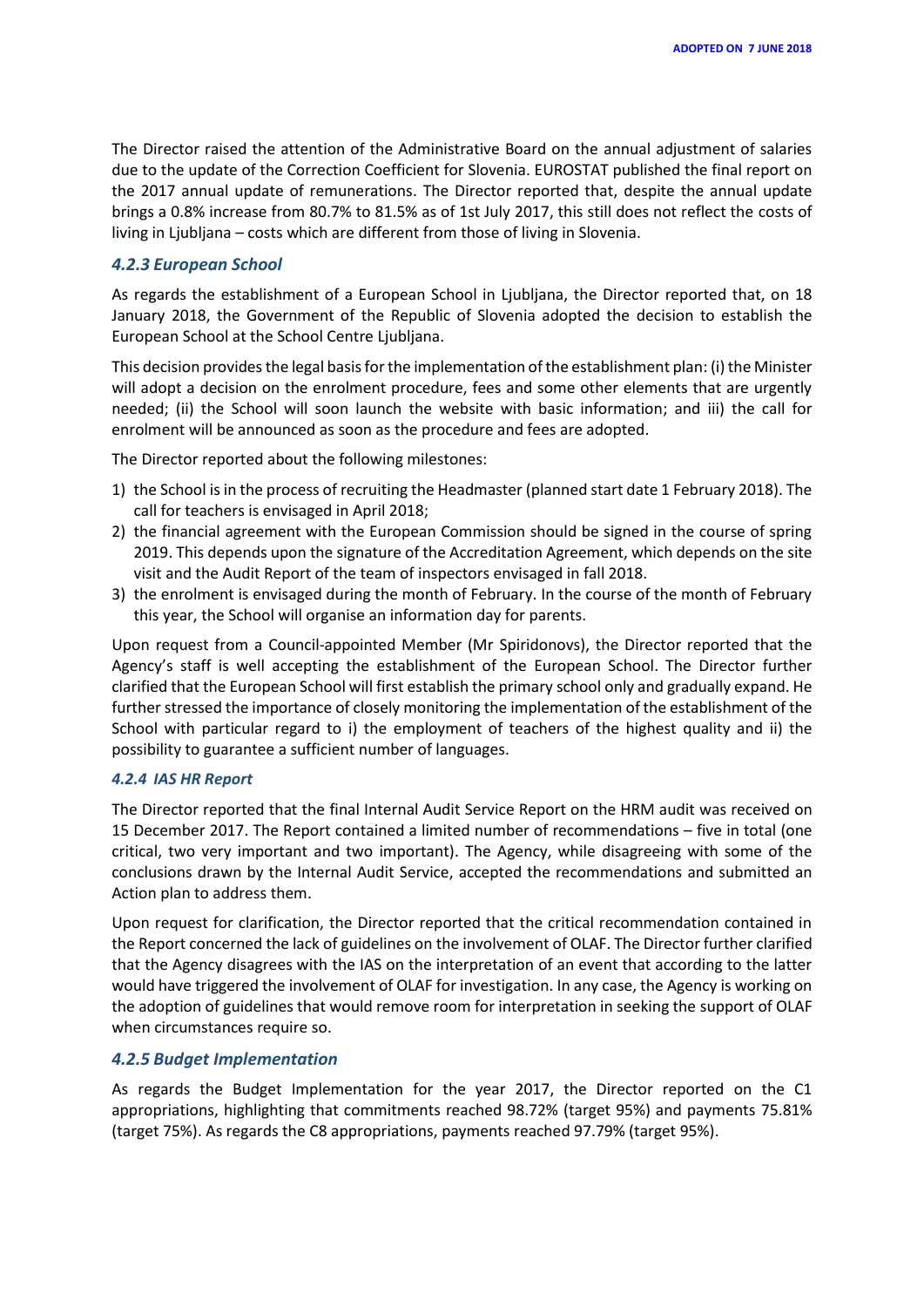As regards the Budget Implementation for the year 2018, the Director reported on the C1 appropriations, highlighting that, at the end of January, commitments reached 69.02% and payments 4.33% (target 75%). As regards the C8 appropriations, payments reached 9.67% with a RAL (*reste à liquider*) of EUR 2,745,874.34 (out of which EUR 1,544,688.99 are for payments of REMIT-related procurement procedures).

A Council-appointed Member (Mr Spiridonovs) proposed to ensure more detailed budgetary forecasts and reports showing an adequate level of expenditures, which in turn would better justify the attributed budget.

The European Commission-appointed Alternate expressed concerns regarding the Agency's budgetary system and the limitations of not employing a system with differentiated appropriations. She, therefore, called for a open reflexion change in this respect. In particular, she recalled that differentiated appropriations are meant to finance multiannual operations. They consist of separate commitment appropriations and payment appropriations, and allow for the payment appropriations to be scheduled over several years in order to follow actual implementation. Non-differentiated appropriations instead are for operations of an annual nature (e.g. all the administrative sections of the budget) which do not require implementation over several years. Since instead all appropriations at the Agency are non-differentiated, there is an inherent difficulty in reconciling the appropriations with the multi-annual nature of some of the Agency's activities, all the more so as these activities have increasing importance.

The Director reported in this regard that there is a different approach as regards differentiated and non-differentiated appropriations. The *reste à liquider* ('RAL') is considered at the level of the Agency as the % that need to be paid. In particular, the Director explained that, in his view, under the nondifferentiated appropriation approach, the payments appropriation from the open commitments at end of year N (expressed through the RAL at the end of year N) can be carried forward and used up to the end of year N+1. He further reported that the Agency is considering implementing the approach suggested by the European Commission.

A Parliament-appointed Member (Ms Herczog) commented that, in her view, the Agency's approach was part of the inter-institutional agreement for agencies In addition, she reported that the Court of Auditors has changed its approach and the committed carryover is no longer considered a financial error<sup>1</sup>.

#### *4.2.6 Overview on Regulatory Activities*

As regards the activities of the Agency, the Director provided the detailed outlook of the terms and conditions or methodologies ('TCM') envisaged for the implementation of the Capacity Allocation and Congestion Management ('CACM') and the Forward Capacity Allocation ('FCA') guidelines. He underlined that, only considering the implementation of CACM Guideline, 140 decisions need to be adopted. Those decisions are to be taken by all National Regulatory Authorities ('NRAs'), or in case of regional TCM, by the NRAs of the concerned region. However, if these NRAs do not agree, or upon their joint proposal, the Agency is called to decide.

The Director stressed that the increase of tasks attributed to the Agency in the context of the implementation of the network codes and guidelines has not been mirrored in the level of budgetary appropriations and human resources required to perform those tasks. In this respect, the Director further stressed that should the Agency replace NRAs in taking decisions concerning the implementation of the CACM/FCA guidelines, it should issue those decisions in all official languages of the Union.

<sup>&</sup>lt;sup>1</sup> Report on discharge in respect of the implementation of the budget of the Agency for the Cooperation of Energy Regulators for the financial year 2015 (2016/2189(DEC)), 31 March 2017, A8-0147/2017, at 8.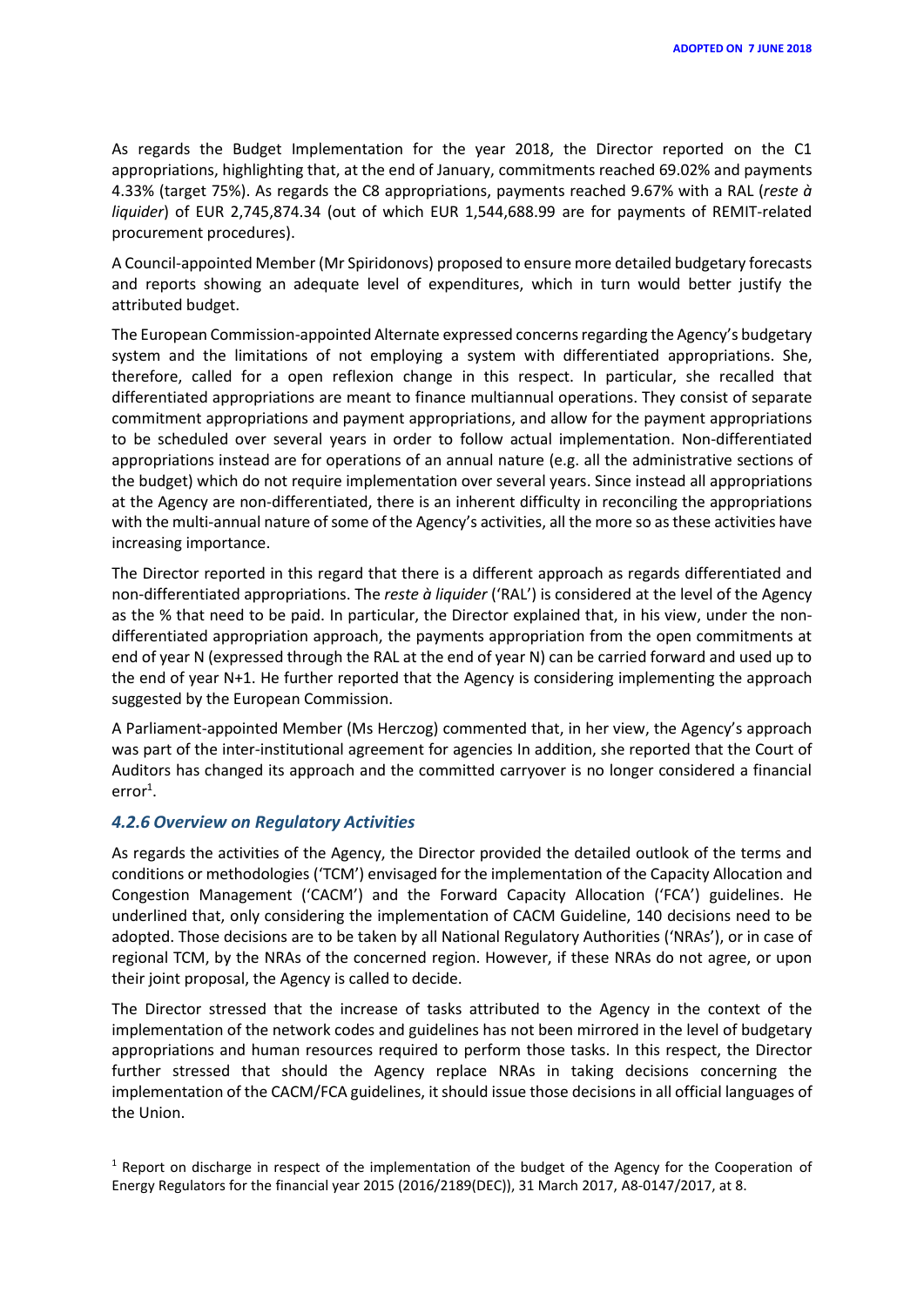In this case, the Agency would not have sufficient budgetary resources to respect this fundamental right. The Director reported that, in order to mitigate the adverse budgetary consequences of issuing decisions in all the official languages of the Union, the Agency has so far been working with language waivers. However, since the language waiver requires the withdrawal of individual rights, the result is unpredictable and sub-optimal at the time of guaranteeing fundamental rights.

The European Commission-appointed Alternate, while understanding the difficulties related to the language regime, recalled the legal and political sensitivity of this issue, and that this represents an obligation that all Agencies have to respect.

The Director and the BoR Chair clarified that the need to guarantee a translation in all the official languages of the Union only concerns the binding decisions of the Agency. A European Parliamentappointed Member (Ms Herczog), further stressed the importance to guarantee the respect of this fundamental right.

The Director concluded by further reporting on the judicial proceedings pending before the Court of Justice. The proceedings relate to the Decision of the Board of Appeal confirming the Agency's decision on the proposal on the Capacity Calculation Regions. The Director warned about the potential adverse effects on the budget of an increase of judicial proceedings. For instance, the Agency's decision on the proposal on the Capacity Calculation Regions has determined a significant increase of judicial proceedings (five for a single act). Given the potential for additional decisions to be taken by the Agency in the near future in the context of the implementation of the CACM/FCA guidelines, the number of judicial proceedings and therefore resources devoted to each appeal could dramatically increase.

#### **4.2.6** *International Cooperation*

As regards the international cooperation, the Director recalled that the Agency is open to the participation of third countries in the activities of the Board of Regulators. This participation is subject to a decision of the European Commission on the basis of compliance with the *acquis communautaire*. Meanwhile, the Agency allows for participation at technical level of experts from NRAs of third countries which have made steadily progress in implementing the Third Energy Package. Within this framework, as of January 2018, experts from the NRA of the Republic of Montenegro are allowed to participate in the Agency's Working Groups. Similarly, as of January 2016, experts from the Swiss Federal Electricity Commission ('ElCom') have been participating in the Agency's Electricity Working Group and, as of June 2016, experts from the Norwegian Water Resources and Energy Directorate ('NVE') have been participating in the Agency's Working Groups and in the REMIT CG. The Director clarified that participation is subject to the signature of Administrative Arrangements.

The Director further stressed the importance of the ongoing cooperation with the Federal Energy Regulatory Commission ('FERC'), the federal agency of the United States that regulates electricity and natural gas inter-state transmission and wholesale market in the United States.

Finally, the Director reported about the efforts of the Agency in increasing cooperation with neighbouring countries and sharing best practices. In this context, following the positive experience of last year with study visits of delegations from FYROM, Ukraine and Japan, the Agency hosted study visits of delegations from Norway and Georgia.

#### **4.2.7** *REMIT*

The Director provided the key figures on the performance of the REMIT Information System (ARIS). Data collection (ARIS tier 1&2), data sharing (ARIS tier 4) are very stable. The market surveillance solution SMARTS (ARIS tier 3) is work in progress. 2 NRAs (OFGEM and EI) have sublicensed SMARTS. 13,008 Market Participants registered so far in the European Register of Market Participants. The number of Market Participants for which data has been reported amounts to 12,482.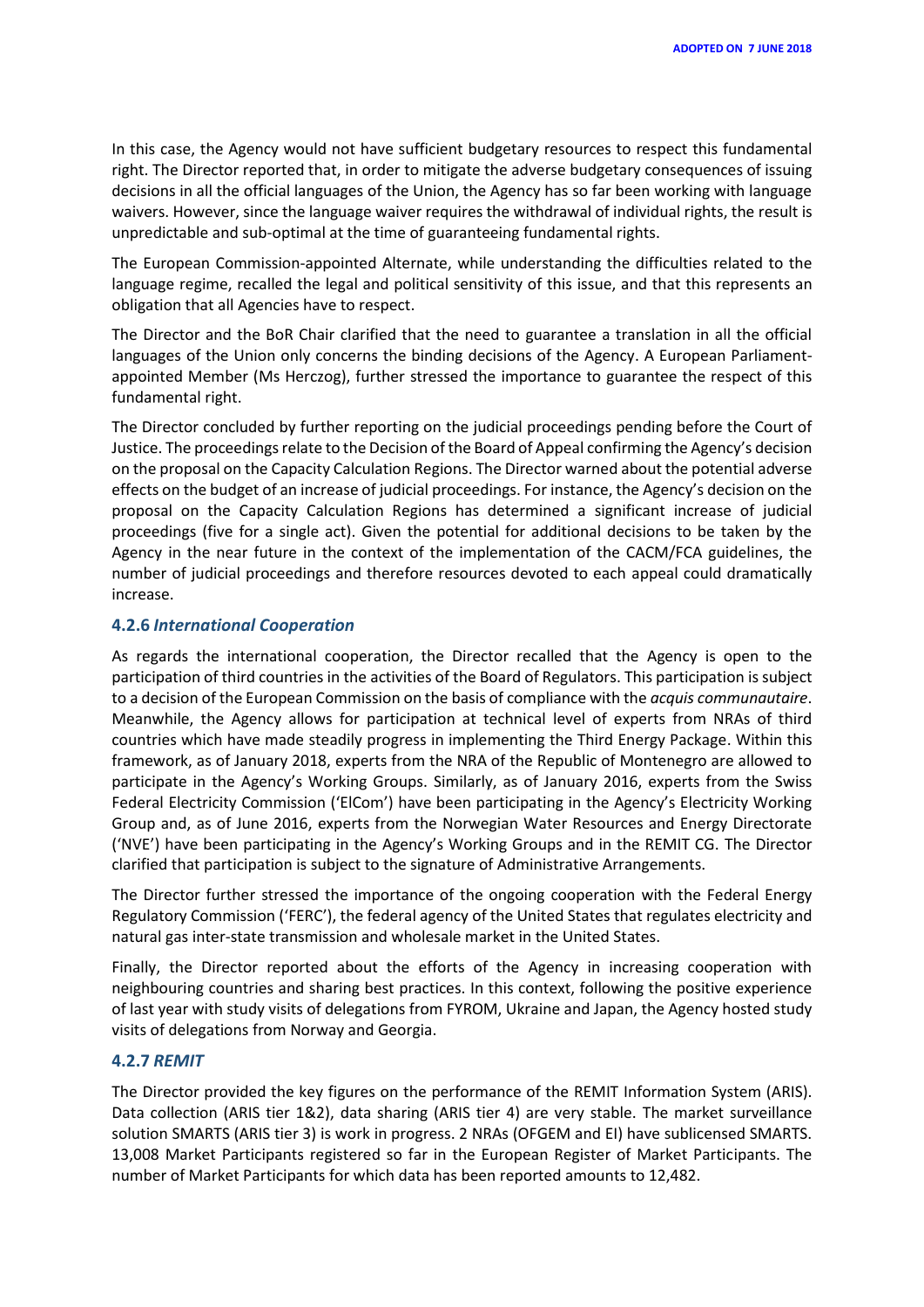Approved RRMs amount nowadays to 118 (49 Third party RRMs, 56 TSO/LSO/SSO and 13 other MPs). As regards the number of records of transactions, including orders to trade, that have been reported in the year 2017, there were 1.3 million orders, 250,000 trades and 16,000 contract records reported per day.

The Director reported also about the need to improve the quality of data submitted to the Agency as this impacts upon the quality of the monitoring activities of the Agency.

The Director briefly reported on the change of outsourcing strategy for the data centre and the risks brought about by the budgetary limitations that the Agency is facing. In particular, he recalled that the Agency bought the currently used equipment from the previous hosting provider and now hosts ARIS in-house with the support of IT consultants mainly from joined European Commission FWCs from DG DIGIT. The ARIS Primary and Disaster Recovery sites have been migrated to the internal ACER Data Centre and the environments of the previous two sites have been integrated into one to optimise and enhance performance and address increasing storage space requirements. For budgetary reasons, the previous Disaster Recovery site had to be abandoned which is increasing the risk of unavailability of ARIS. Business continuity of ARIS operations (market participant registration, data collection and sharing, market monitoring, case management) is therefore put at severe risk and the Agency is not in a position to overcome such a situation without an increase of budget.

In this respect, the Director stressed that, although the budget for the year 2018 needed to ensure the full functioning of the REMIT IT operation was estimated EUR 2.8 million, the Agency has been provided with only EUR 1.5 million. Under this shortage of financial resources, the Agency will not be able to ensure operations and it will be forced to compromise on operational reliability.

Finally, the Director reported on the increase of number of potential breaches of REMIT notified to or by the Agency. He drew the attention of the Administrative Board to the fact that this increase of reporting has not been mirrored with an increase of human resources to perform the monitoring and surveillance tasks assigned to the Agency. As a result of this situation, the backlog of cases, mainly concerning potential market manipulation, is increasing.

Upon request from the European Commission-appointed Alternate, the Director and the BoR Chair further clarified the split of competence between the Agency and NRAs in the context of REMIT. While the Agency is entrusted with market monitoring and preliminary assessments, NRAs are mandated to enforce REMIT – at times under the supervision of the Agency, which may establish cross-border investigatory groups. Data on follow-up enforcement by NRAs, concerning aggregated data on cases closed or pending at national level, are provided in the Agency's Annual Activity reports.

While the European Commission-appointed Alternate stressed the inevitability of prioritising, as this is inherent to the availability of resources and the budget structure, a European Parliament-appointed Member (Ms Herczog) invited the Agency to increase awareness of the Council on the implications of the current budgetary situation in terms of ability of the Agency to ensure a proper monitoring of the wholesale energy markets.

#### **4.2.8** *Progress Report from the Board of Regulators*

The BoR Chair reported on the contribution of NRAs in the activities performed by the Agency, through i) their participation at technical level in the Agency's working groups and expert's groups, and ii) the programme of secondment to the Agency. The BoR Chair stressed the adverse effects that the Agency's budget situation has on NRAs. In particular, the BoR Chair clarified that, as regards REMIT enforcement, the current budget limitations which are impacting upon business continuity and market monitoring, have a significant impact on enforcement at national level and, as a consequence, on consumers. The BoR Chair stressed that the inability to enforce REMIT may ultimately have an impact on perceived deterrence in so far as enforcement becomes less effective and timely. As a result, the likelihood of REMIT breaches may increase, in turn increasing the overall loss of welfare at Union level.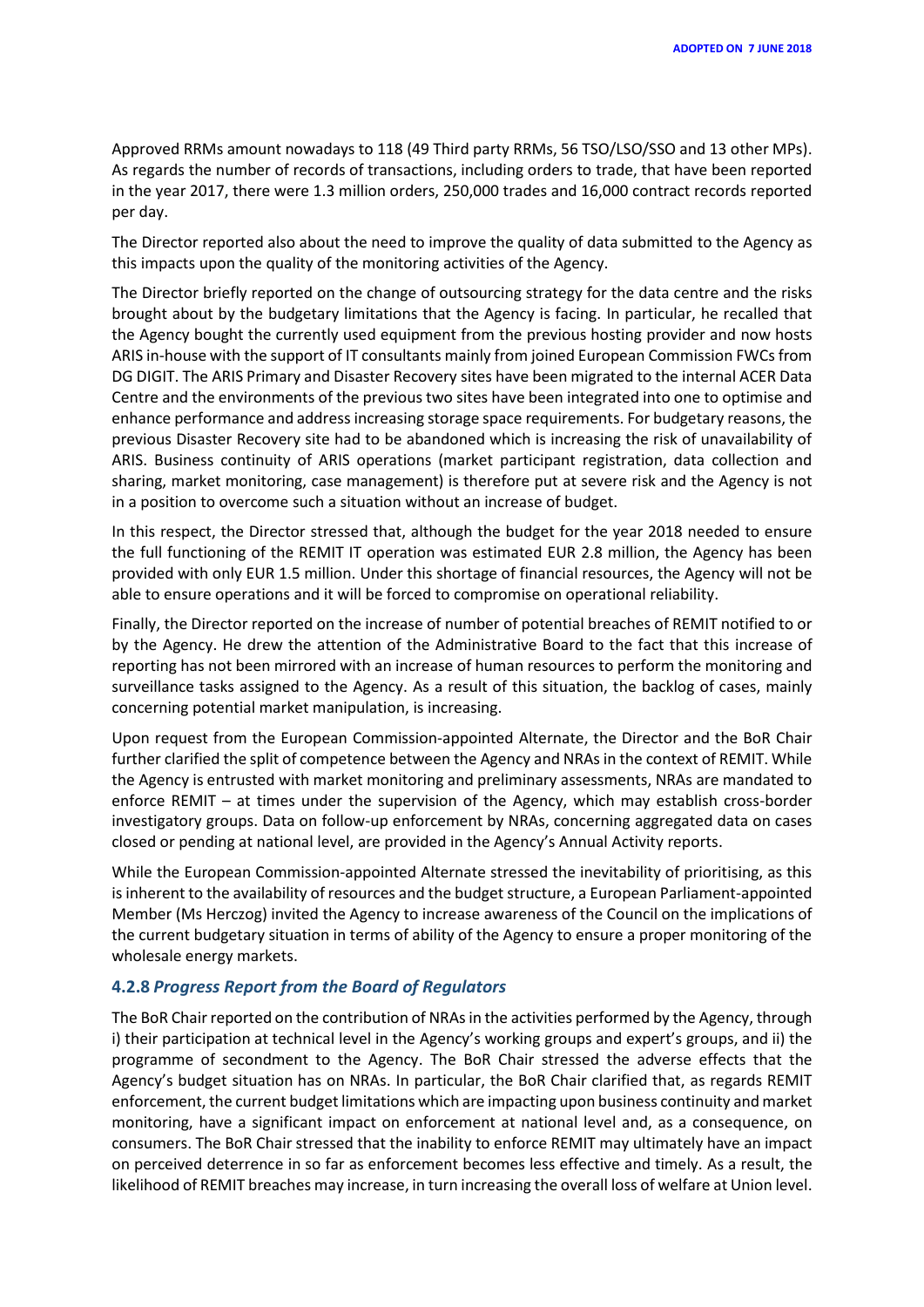As regards the ongoing negotiations on the Clean Energy Package, the BoR Chair further stressed the currently contentious issue concerning the treatment of cross border trade (Article 13 and 14 of the draft recast Electricity Regulation). The BoR Chair further explained the intent of NRAs to discuss more closely digitalisation and decarbonisation. For this purpose, workshops have been organised at the side of the meetings of the BoR.

The BoR Chair finally drew the attention of the Administrative Board to the conclusions that can be gathered from the US experience in terms of the higher human and financial resources that have been allocated to FERC to exercise similar tasks to those that the Agency performs under REMIT.

Conclusion: The Administrative Board took note of the progress report on the activities of the Agency and future development delivered by the Director and the BoR Chair.

#### **(5)** *Report on written procedures*

The Director reported on the written procedures that took place since the 33rd meeting of the Administrative Board. The only decision adopted via written procedure concerned the endorsement of the Single Programming Document 2019-2021 for the Agency for the Cooperation of Energy Regulators, as previously endorsed by the Board of Regulators. The procedure concluded with no objections raised by the deadline. The Agency, therefore, communicated the Single Programming Document 2019-2021 to the European Institutions. The Director reported that the Agency was proposing additional 19 FTE and hinted to the need of requesting additional resources for the Winter Package. He also noted that following preliminary discussion with SRD, and since the Winter Package will be part of a separate *fiche financière*, the Agency subsequently restrained the Single Programming Document to the proposal of the additional 31 TA posts required effectively to implement the current mandate.

The Director took the opportunity to reiterate that the Agency budget was determined on the basis of the 2013 Commission Communication on the Programming of human and financial resources for decentralised agencies 2014-2020, and that there has not been an upgrade in light of the changes in the role of the Agency in the energy sector since then. This situation would become even more critical with the implementation of the Clean Energy Package if the Agency were to be allocated only the additional resources proposed by the European Commission, which it considers insufficient in relation with the significant increase of tasks to be performed by the Agency. In particular, the Director noted that the European Commission's proposal envisages an increase of statutory staff of only 4 TAs, the rest being CAs. In this regard, the Director highlighted how the additional tasks with which the Agency might be entrusted would require the recruitment of staff with high expertise and questioned that the provision of CAs would suffice to recruit adequate staff.

The European Commission-appointed Alternate welcomed the Agency's approach to limit the scope of the Single Programming Document as regards the year 2019. She also took note of the justifications provided by the Agency for the implementation of REMIT which are helpful in substantiating the request for additional resources.

A European Parliament-appointed Member (Ms Herczog) reminded that the European Parliament is currently reviewing the petition on the working conditions submitted by CAs as well the assessment of the European Ombudsman on the traineeship programmes of the European Institutions, and other bodies and agencies. She therefore invited the Agency to consider also these aspects. The Director reassured that the traineeship programme at the Agency is employed for vocational training purposes only and the call foresees an adequate reimbursement of expenses for the selected candidates.

Conclusion: The Administrative Board took note of the Director's oral report on the written procedures since the 33<sup>rd</sup> meeting of the Administrative Board.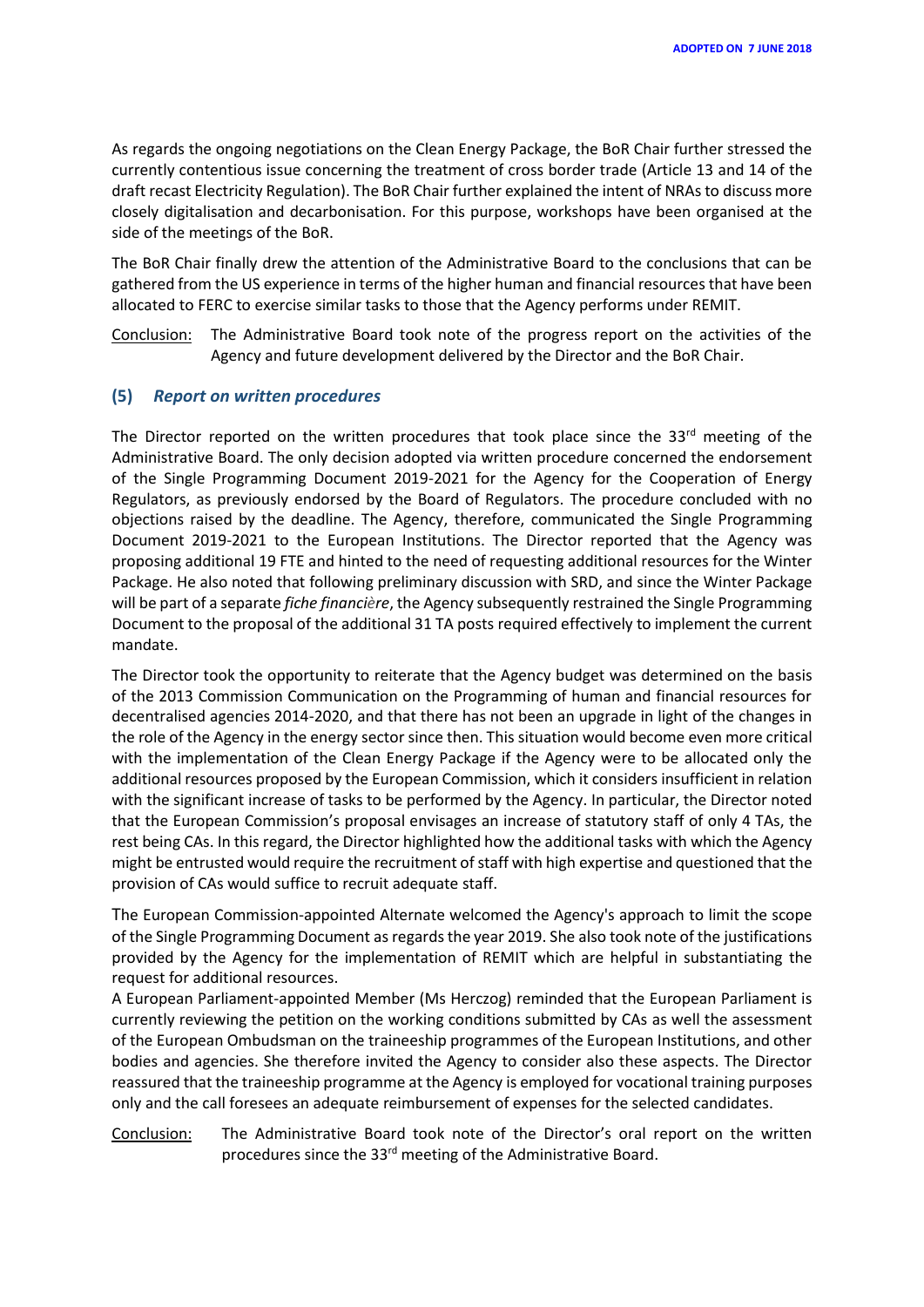#### *SECTION III – ITEMS FOR ADOPTION*

# **(6)** *Staff Regulations Implementing Rules - Decision to opt-out from the Commission Decision governing the conditions of employment of contract staff*

The Chair and the Director invited Ms Borissova to attend the discussion of this item.

The Director reported that on 20 October 2017, the European Commission informed the Agency that on 16 October 2017 the European Commission adopted the Decision C(2017)6760 on the general provisions for implementing Article 79(2) of the Conditions of Employment of Other Servants of the European Union, governing the conditions of employment of contract staff employed by the European Commission under the terms of Articles 3a and 3b thereof. This Decision entered into force on 1 November 2017.

The Director reminded that pursuant to Article 110(2) of the Staff Regulations, implementing rules such as those referred to above, shall apply by analogy to agencies either nine months after their entry into force at the European Commission or nine months after the date on which the European Commission informed the agencies of the adoption these rules, whichever is later, unless an agency requests to opt-out.

The Director informed the Administrative Board that the Standing Working Party further informed the Agency that it is in the process of developing a model decision from the implementing rules referred to above and recommended agencies to request an opt-out as the Decision of the European Commission regulates the engagement of Contract Staff in the European Commission services, where the selection practices and the typology of contracts in use significantly differ from the ones implemented in the decentralised agencies.

The Director finally reported that the Staff Committee, consulted on 15 December 2017, gave its favourable opinion to the opting-out on 9 January 2018.

Conclusion: The Administrative Board took note of the report of the Director and adopted, by unanimity, Decision No. 1/2018 on the request to opt-out from the Commission Decision governing the conditions of employment of contract staff.

# **(7)** *Decision on the appointment of No. 2 Members as Reporting Officers for the annual appraisal of the performance of the Director*

The Chair recalled that an annual appraisal exercise is organised at the beginning of each calendar year to assess the performance of the Director in terms of his efficiency, competencies and conduct. In light of this, the Administrative Board is called to designate at least two reporting officers from its Members with the mandate to assess the annual performance of the Director. One of the two Members should be selected among the Members appointed by the European Commission. The Chair reported that she is excluded from the designation as she will be acting as appeal assessor.

The Chair invited Members and Alternates, which were closely following the activities of the Agency and of the Director during the reference period (1.01-31.12.2017) to make themselves available to be appointed as reporting officers.

The European Commission-appointed Alternate reported that Mr Ristori would be available to act as reporting officer. Similarly, Dr Penker declared his availability.

Conclusion: The Administrative Board took note of the report of the Chair and thanked Mr Ristori and Dr Penker for their availability. The Administrative Board adopted, by unanimity, Decision No. 2/2018 on the appointment of No. 2 Members as Reporting Officers for the annual appraisal of the performance of the Director.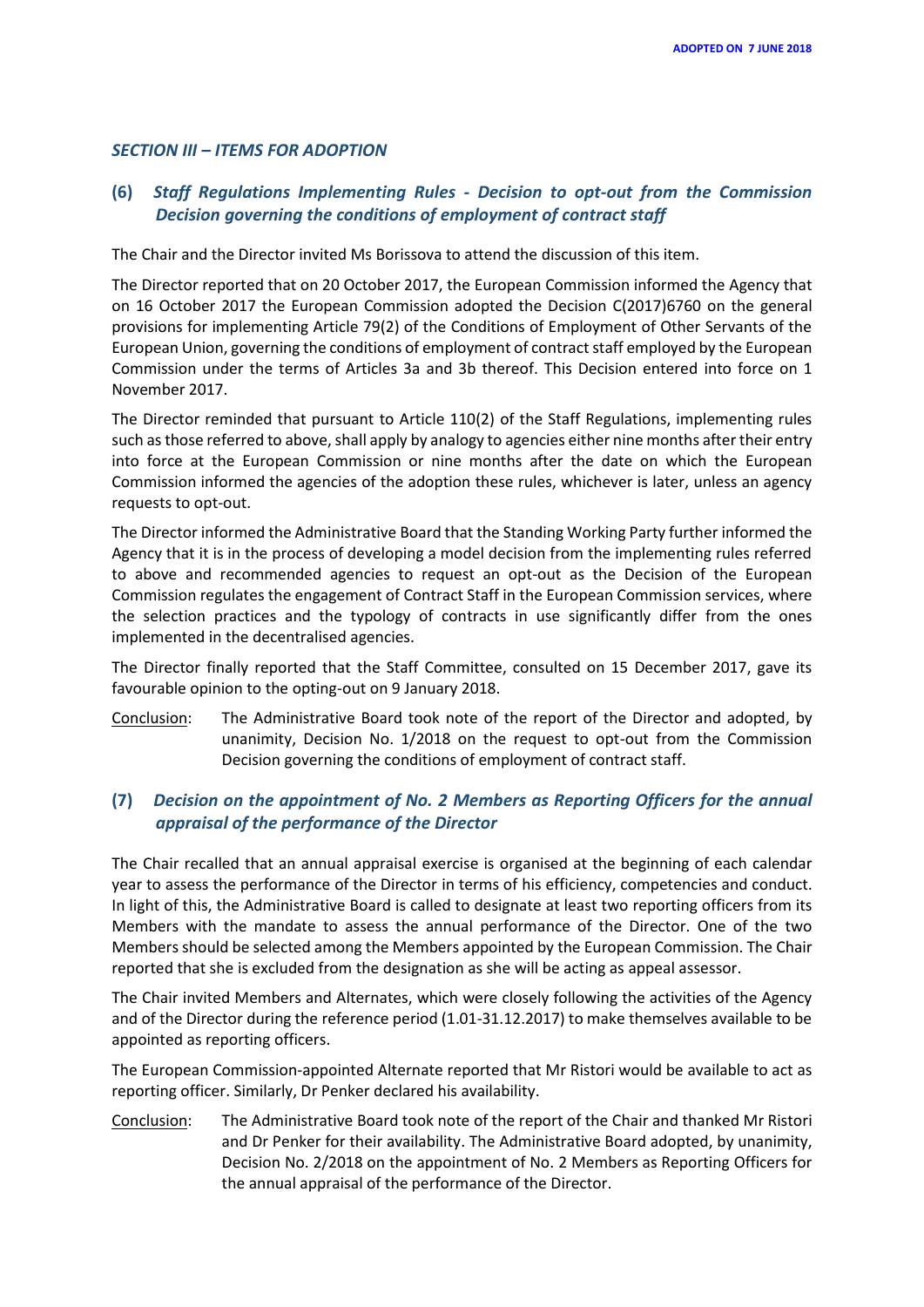# **(7.1)** *Decision on the Revised Programming Document for the period 2018 – 2020*

The Chair and the Director invited Ms Borissova to attend the discussion of this item.

The Director recalled that it is practice to adopt the Programming Document based on the assumption of the provision of all the resources that the Agency would need effectively to deliver on its mission, and this irrespective of the budgetary procedure. However, at the finalisation of the budgetary procedure, the Agency revises and reprioritises the planned activities on the basis of the resources eventually granted.

At its  $32^{nd}$  meeting of 21 September 2017, the Administrative Board adopted the Programming Document 2018-2020. The limitations in the 2018 Budget provided to the Agency has called for a revision of the Programming Document. In particular, the level of resources assigned to the Agency, with only a modest increase in the budget (3.4%) and a reduction of one post compared to 2017, is significantly lower than it has been foresaw by the Administrative Board and on the basis of which the 2018 Work Programme was prepared – i.e. 30 additional posts and a corresponding 25% increase in the budget.

In light of the above and in order to bring the Programming Document in line with the available resources, a number of activities are proposed for deprioritisation and limitation in scope. In particular, the Director noted that tasks have been reassessed in the light of the following priority levels: critical, important, and relevant.

The Director reported that, as a result of the reassessment, the majority of the resources have been allocated to critical tasks and to a lesser extent to important tasks. Relevant tasks will be significantly de-scoped and performed to the minimum extent so as to comply with the legislative mandate. In addition, the Market Monitoring Report will be shortened in scope and the Agency will no longer issue the REMIT annual report, replaced by quarterly updates.

The Director further reported that the Board of Regulators approved the revised Programming Document 2018 – 2020 in its last meeting of 24 January 2018. The BoR, at this stage, reiterated its concerns about the budgetary constraints that the Agency is facing.

The Director highlighted the inconsistencies between the Programming Document for the years 2018 and 2020 and the update of the Single Programming Document 2019-2021, as reported above in the course of the discussion of Item 5 of the Agenda. He explained that this inconsistency is limited in so far as it concerns the year 2018 only.

The European Commission-appointed Alternate confirmed that the programming document constitutes the financing decision and expressed support for the approach taken in the revised Programming Document 2018-2020 to ensure the respect of the legal responsibilities of the Agency.

A European Parliament-appointed Member (Ms Herczog) and her Alternate (Ms Thomsen) remarked the importance of ensuring that, in the next MFF, the Agency encloses a proper evaluation of its tasks also in terms of European added value, out of monetary evaluations. In this respect, they invited the Agency to stress the relevance of the tasks of the Agency in the completion and strengthening of the internal energy market. The European Commission-appointed Alternate and a European Parliamentappointed Member (Ms Herczog) encouraged the Agency to consider structuring this assessment employing counterfactuals (non-EU scenarios) and highlighting the non-monetary features of this assessment.

The Director reported that for the Programming Document for the years 2019-2021 the Agency has already adopted this approach and recalls that this assessment was realised at the time of the adoption of the Third Energy Package and subsequent Regulations expanding the portfolio of the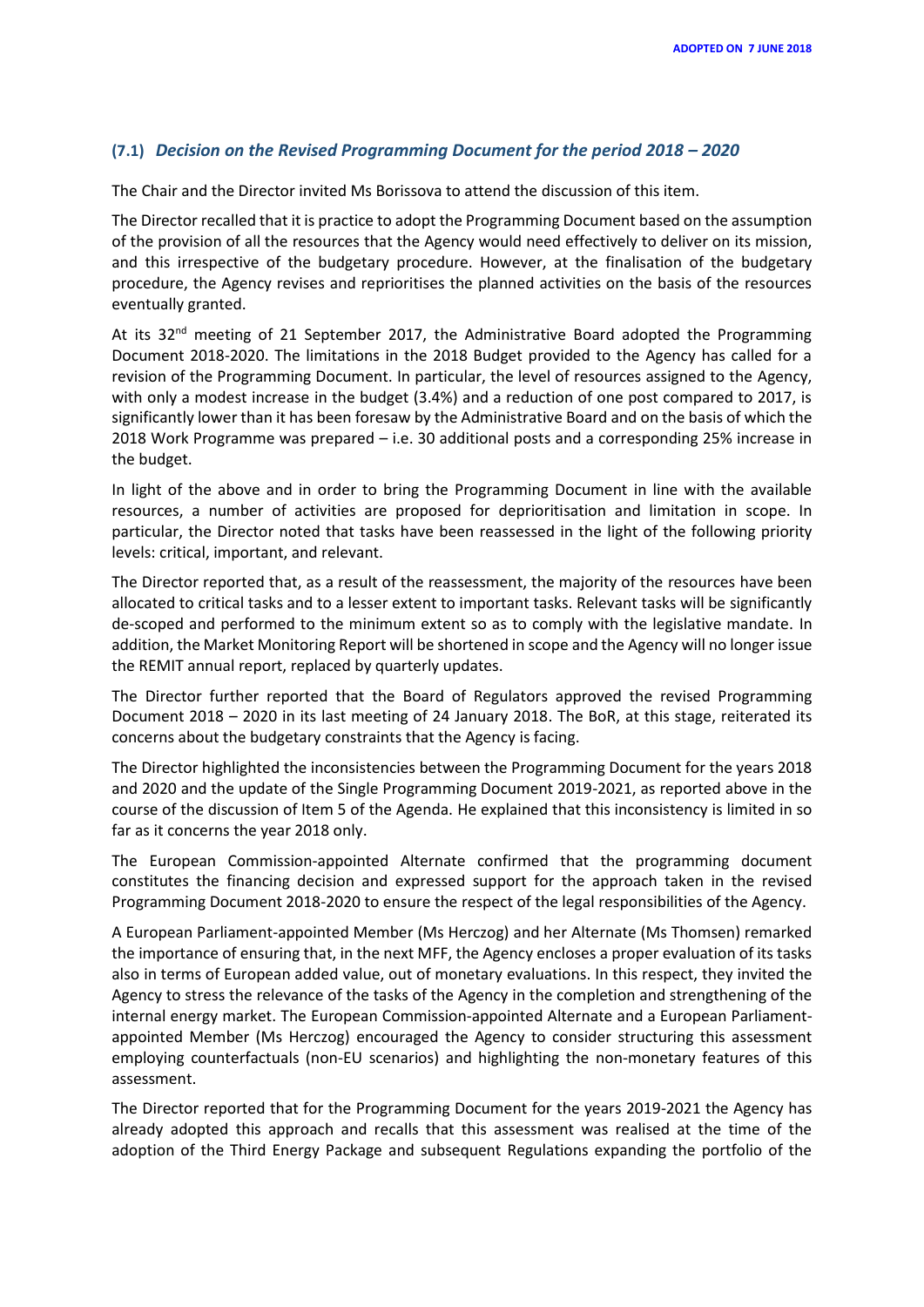Agency. He, therefore, concluded by stressing how the full-functioning of the Agency goes at the very heart of the existence of the Union and of the European construction.

Conclusion: The Administrative Board took note of the detailed report of the Director and adopted the Revised Programming Document for the period 2018 – 2020 and reiterated its concern for the limited financial and human resources with which the Agency has been provided.

# *SECTION IV – ITEMS FOR DECISION*

# **(8)** *Appointment of the Vice-Chair of the Administrative Board*

The Chair reported that, at the last Administrative Board meeting of 14.12.2017, she was confirmed, by unanimity and acclamation, in her office of Chair until 21.01.2020. The Administrative Board decided also to delay the appointment of the new Vice-Chair to the first meeting of the year 2018.

The Chair also indicated that the term of office of Vice-Chair will have effect as of 7.02.2018 for a duration of two years (end of office 6 February 2020). The Chair further recalled the procedure for the election of the Chair and Vice-Chair. In particular, according to the Rules of procedure, nominations shall be submitted either by the candidates themselves or by other members of the Administrative Board. The elections shall be by secret ballot unless the Administrative Board decides otherwise by unanimity. In case of a secret ballot, a teller shall be designated amongst the members to assist in the counting of the vote. The voting will take place through a series of rounds. After each round, the candidate with the lowest number of votes shall be withdrawn. Voting shall continue until one candidate receives the two-thirds majority of favourable votes of the Administrative Board members.

The Chair reported that she received the nomination of Dr Penker and invited Members and Alternates to submit their nominations. No additional nomination was submitted.

Conclusion: The Administrative Board decided, by unanimity and acclamation, to appoint Dr Penker as Vice-Chair with a term of office of two years.

# **(9)** *Appointment of No. 2 assessor for the review of Conflict of Interests declarations – Administrative Board*

The Chair reported that in the implementation of Decision No 02/2015 of the Administrative Board of the Agency for the Cooperation of Energy Regulators of 31 January 2015 laying down a policy for the prevention and management of conflicts of interest, the Agency collects from the Members and Alternates of the Administrative Board their individual declarations of interests and commitment. Curriculum Vitae are also requested in so far as a change in the professional career of the Member or Alternates has occurred.

The Chair further explained that the declarations of interests are to be reviewed by a review panel which, after having assessed the existence of potential conflicts of interests, assigns a risk level to each Member and Alternate of the Administrative Board. The review panel changes composition depending on the Member of the Administrative Board whose declaration of interests is assessed. The different compositions are outlined as follows:

- *for the Members and Alternates of the Administrative Board*: the review panel shall consist of the Chair, the Vice-Chair and a European Commission representative in the Administrative Board
- *for the European Commission-appointed Member of the Administrative Board who is part of the review panel: the review panel shall consist of the Chair, the Vice-Chair and a European Commission official acting as Alternate;*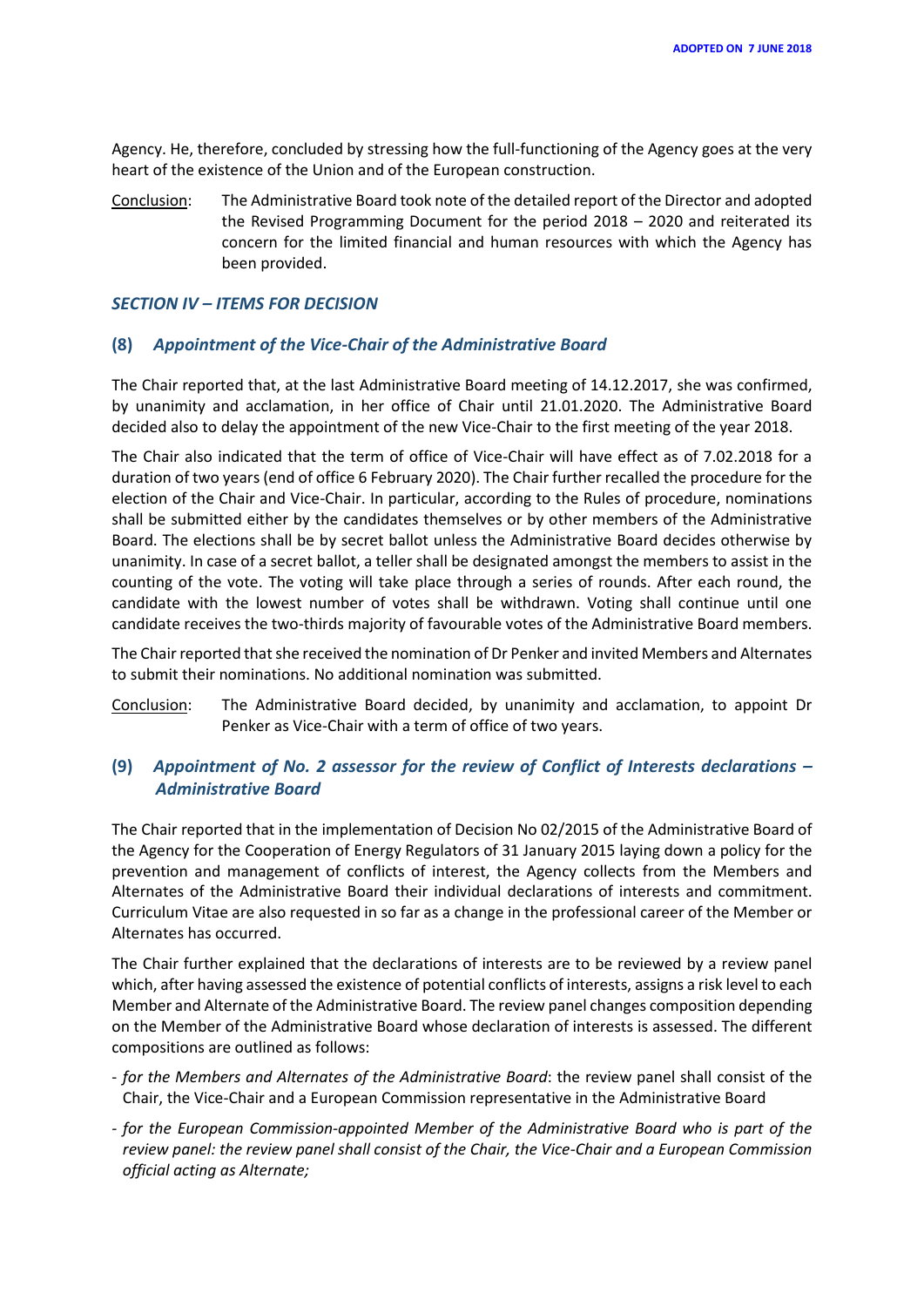- *for the Chair*: the review panel shall consist of the Vice-Chair, one appointed Board Member and a European Commission representative in the Administrative Board;
- *for the Vice-Chair*: the review panel shall consist of the Chair, one appointed Board Member and a European Commission representative in the Administrative Board.

The review panel, composed as above, will be called to review the declarations of interests of the Members and Alternates of the Administrative Board, at the 35<sup>th</sup> meeting of the Administrative Board. A report on the assessment will be provided at the 36<sup>th</sup> meeting of the Administrative Board.

After having reported on the procedure, the Chair took note that few Members and Alternates had not yet submitted their Declarations of Interests and Declarations of Commitment and recalled the importance to submit the declarations as this affects directly the credibility of the Board itself.

The European Commission-appointed Alternate reported that Ms Kazmierczak would be available to act as panellist. Mr Spiridonovs declared his availability.

Conclusion: The Administrative Board decided, by unanimity, to appoint Ms Kazmierczak and Mr Spiridonovs to serve in the panel for the review of Conflict of Interests declarations. The Administrative Board invited the Review Panel to take place in the margin of the 35<sup>th</sup> meeting of the Administrative Board.

# **(10)** *Replacement of Ms Saša Borko as teller in the selection procedure for the appointment of the Director of the Agency*

The Chair recalled that the term of office of the Director of the Agency is due to expire in fall 2018. Decision No. 2/2010 of the Administrative Board of the Agency for the Cooperation of Energy Regulators of 22 March 2012 establishes the procedure and practical arrangements for the appointment of the Director.

On the basis of this Decision, the Administrative Board agreed, at the 33<sup>rd</sup> meeting, on the practical arrangements for the appointment of the next Director. In particular, the Administrative Board nominated:

- (i) the Chair as observer at the technical briefings before the Board of Regulators of the Agency; and
- (ii) Ms Borko Grgič, in her capacity of secretary to the Administrative Board, as teller and note-taker at the selection procedure before the Administrative Board.

Ms Borko Grgič has been replaced in the duties of secretary of the Administrative Board by Mr Vaona, legal advisor at the Agency in the office of the Director.

Upon invitation of the Chair, Mr Vaona made himself available to replace Ms Borko Grgič in her role of teller and note taker.

Conclusion: The Administrative Board decided, by unanimity, to appoint Mr Vaona, in his capacity of secretary to the Administrative Board, as teller and note-taker at the selection procedure before the Administrative Board.

#### *SECTION V – ITEMS FOR DISCUSSION*

**(11)** *Briefing on the procedure and practical arrangements for the appointment of the Director of the Agency*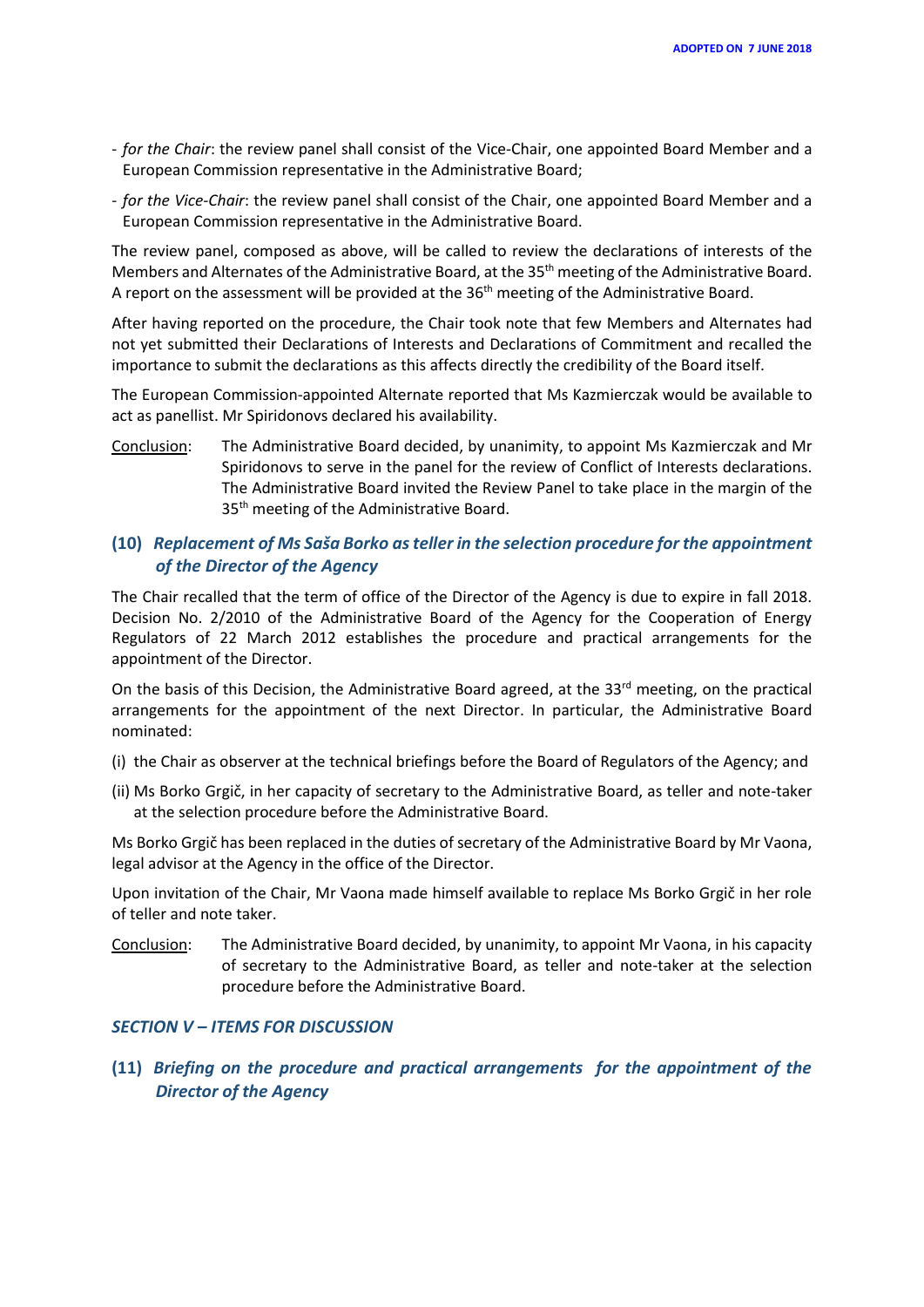In light of the recent entry into service of new Members and Alternates of the Administrative Board, the Chair recalled the milestones of the procedure for the selection and appointment of the Director of the Agency. She recalled that the European Commission proposes a short list of pre-selected candidates and that the Administrative Board acts as the appointing authority following a favourable opinion of the Board of Regulators. .

The Chair further stressed the need to ensure the entry into service of the new Director on 16 September 2018. In this context, the European Commission-appointed Alternate reassured that the short list of the candidates will be submitted to the attention of the Administrative Board in due course.

A European Parliament-appointed Member (Ms Herczog), supported by a Council-appointed Member (Mr Spiridonovs), proposed to hold a preparatory meeting, before the interviews

Conclusion: The Administrative Board decided, by unanimity, to hold a preparatory meeting on the day of the interviews.

#### **(12)** *Multi-annual budget for REMIT*

The Chair and the Director invited Mr Zuleger to attend the discussion of this item.

The Director first reported about the financial repercussions on REMIT operations of the recent cut of the Agency's budget for the year 2018. He explained that, just to ensure the maintenance of the current IT functions of ARIS (the REMIT information security system) for the years 2018-2020, the Agency estimated appropriations of EUR2.8 million for the year 2018. However, as only EUR 1.5 million have been made available for this year, there would be an increased budgetary requirement for 2019, at EUR 3.5 million. For 2020, the basic EUR 2.80 million will be required. The baseline estimate of EUR 2.80 million was confirmed by DG ENER expert review of 15 December 2016.

The Director further noticed that, in order to ensure the accomplishment of the mandate of the Agency, the revised Programming Document 2018-2020 postpones several activities initially planned for 2018 to 2019 and 2020. The Director warned about the implications of the budget cuts for the year 2018 on all aspects of REMIT operations.

The Director, first, pointed that the budget cuts on infrastructure, hardware licenses, deployment, service desk and operations – features that allow for the proper data collection, data sharing solutions, and further monitoring – will force the Agency to i) downscale its hosting capacity and ii) postpone the renewal of its hosting equipment. As a result, business continuity, and therefore the accomplishment of the mandate of the Agency, is put at serious risk. This risk is amplified also in light of the fact that, due to the absence of financial resources, the Agency is no longer provided with a disaster recovery system.

Under this part, Mr Zuleger contributed by adding that data reporting brings challenges also in terms of available storage. Due to the budget limitations, the Agency will not be in a position to expand its current storage availabilities, putting business continuity at risk. In this respect, and with particular regard to the replacement of deteriorating equipment, Mr Zuleger stressed the operational risks that the Agency is facing in terms of reliability. He invited therefore to consider carefully the risks that the Agency is willing to take in this respect.

The Director, secondly, warned that the reduction of appropriations for software maintenance, development, testing and software licenses, will entail a descaling of software development so as to ensure a mere maintenance of the current state of the art. He highlighted how the lack of enhancement of ARIS would hamper the ability of the Agency to perform its wholesale energy market oversight activities.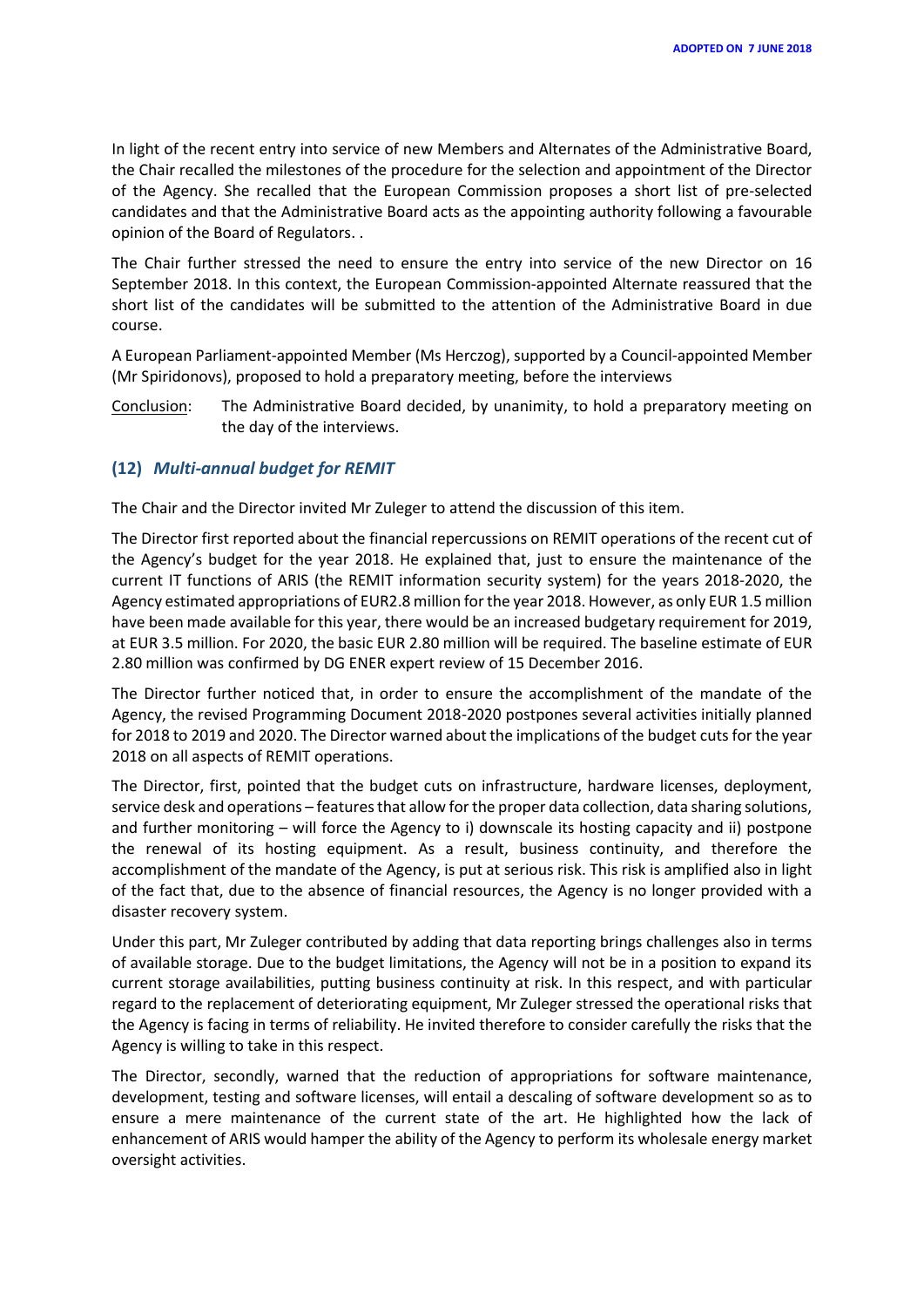The Director, thirdly, reported that the budget cuts will not allow the Agency to further develop the market monitoring solutions and additional BI tools for data quality analysis. The Agency would aim to resume those activities in 2019, provided the availability of budget to finance this operation. In this regard, the Director warned that the delays in developing those features hamper the ability of the Agency to ensure an adequate oversight of wholesale energy markets.

The Director, finally, concluded by reporting that the budgetary shortage does also not allow to finance IT consultancy studies on information security, coordination and technical writing. As a result, the Agency will not be in a position to i) further ensure operational reliability and compliance with common standards for information security, and ii) increase the measures to guarantee the confidentiality, integrity and protection of the information and data received by the Agency. As a result, the ability of the Agency to guarantee operational reliability is put at risk.

Against this background, the BoR Chair stressed the importance to finance ARIS enhancement and warned about the implications of the current budgetary situation. In particular, he highlighted how market abuses are becoming increasingly complex and therefore outdates IT systems will not allow for a proper market oversight, ultimately reducing overall deterrence.

The BoR Chair also called the Administrative Board to consider that ESMA, that is performing market oversight activities similar to those of the Agency, received a higher budget for the year 2018. While this seems justified in terms of size of the financial markets, energy market abuses may have an impact as big as in financial markets. It is, therefore, essential, in the view of the BoR Chair, to guarantee business continuity and developments.

In this respect, Mr Zuleger, first, highlighted, that looking at data collection experiences in the Union, the Agency scored second after the UK financial market authority in terms of data volumes. In addition, he pointed that, looking at financial markets, ESMA has a budget significantly higher compared to the Agency. In particular, he clarified that the difference in budget can be explained by the possibility for ESMA to raise fees and receive contributions from National Financial Authorities. He concluded that the ongoing recast of ESMA Regulation will entail a significant increase in staff and budget through fees. To this point, the BoR Chair commented that such a set-up for ESMA could be explained also in light of the past market failures of the financial sector and, therefore awareness should be raised on potential implications in the energy sectors for the future should sufficient resources not be provided.

Upon enquiry of a European Parliament-appointed Member (Ms Herczog), Mr Zuleger reported that the Agency has attempted to establish synergies with DG ENER and DG DIGIT to overcome the budgetary constraints. However, the attempts with DG DIGIT proved not to be successful. As a result the Agency established its own solution and, nowadays, the Agency is looking at possible ways to establish synergies with other Agencies (e.g. ENISA).

The Director reported that in the course of the negotiations related to the Clean Energy Package, the attribution to the Agency of fee rising prerogatives is under discussion. In this respect, the ENTSOs highlighted their concern if fee would be raised from TSOs.

The European Commission-appointed Alternate invited the Agency to further develop a phasing-in plan providing details on tranches and projects and instalments for replacements of equipment so as to justify an increase of the budget for the year 2019 up to EUR 3.5 million.

Conclusion: The Administrative Board took note of the measures to address the constraints of the Multi-annual budget for REMIT IT.

#### **(13)** *A strategy for REMIT*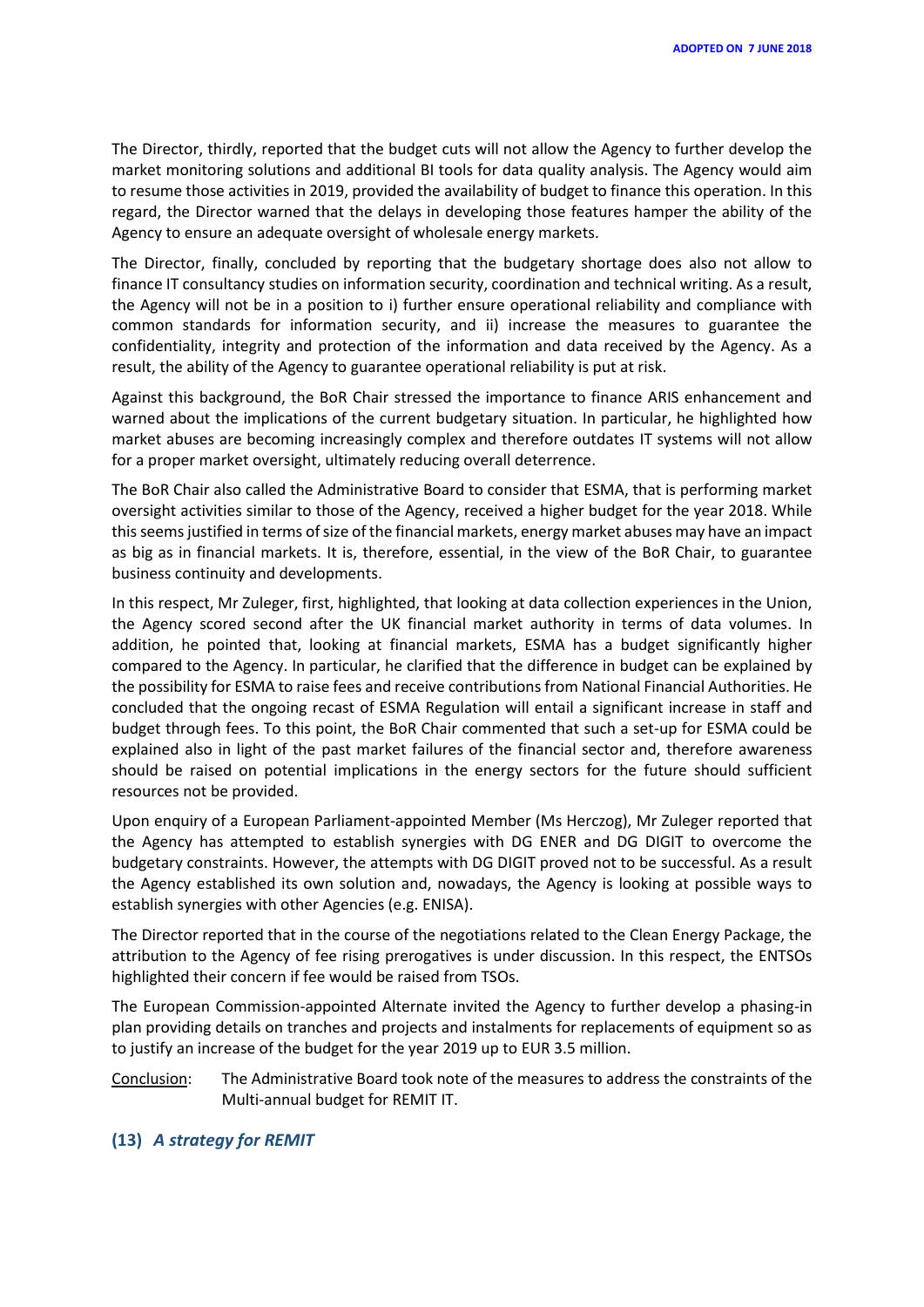Being present Mr Zuleger, the Director recalled that the 2018 EU budget, as adopted by the Budgetary Authority, does not accommodate the Agency's requested REMIT IT budget needs of EUR 2.8 million. Instead, it only foresees a REMIT IT budget of EUR 1.5 million in 2018. He further recalled that the request for additional human resources for the Agency's REMIT tasks (as well as for other legallymandated activities of the Agency) has been disregarded. In this context, the Director highlighted that the Agency will have to cut one post in 2018 due to the 5+5% staff reduction over five years applying to all agencies.

He stressed how the above reported reduced budget and human resources severely impact the REMIT operational reliability and market monitoring activities of the Agency.

As discussed in relation to the previous agenda Item and with particular regard to budget, the Director stressed how the limited REMIT IT resources create operational risks for the REMIT IT operations, risks which cannot be mitigated given the limited resources

As regards human resources, the Director further stressed his concerns about the very limited human resources with whom the Agency has been provided. In particular, he recalled that the available human resources for market surveillance tasks are insufficient to fulfil the mandate of the Agency. As a result, the market monitoring activities will necessarily be descaled to what can be provided with the resources available. He, therefore, concluded that a key risk is that collected trade data remains inadequately screened and hence that market abuse goes undetected with implications in terms of consumer welfare.

Given the above-mentioned hurdles, the Director informed the Administrative Board that the Agency will reduce its activities. In the first place, the Agency will be focusing its activities on cross-border trading aspects only. This focus of the Agency's operation is justified on the principle of subsidiarity, leaving NRAs to perform monitoring activities in their jurisdictions, while allowing the Agency to focus on the EU-wide vision of wholesale energy trading (an aspect that is out of reach for NRAs). Furthermore, the Agency plans to descale the development of additional "bespoke alerts", which are used in the Agency surveillance software (SMARTS) to screen the EU wholesale markets and detect anomalous instances of trading behaviour.

Mr Zuleger reported that, in practice, the above mentioned descaling and refocusing would allow the Agency to focus on Data Security only. To the contrary, business continuity and market surveillance will suffer more from the current budgetary constraints. In particular, as far as business continuity is concerned, this could be impaired due to the postponing of the replacement of the aging equipment. Similarly, as regards market surveillance, in light of the fact that the Agency does not have expertise and resources to develop further alerts for the assessment of suspicious trading on wholesale energy markets, the initial target to reach 20 alerts will not be met.

Mr Zuleger further pointed out that other aspects, such as the improvement of data quality and the establishment of mechanisms for data sharing with other authorities, will not be addressed due to the insufficient resources.

Upon enquiry of the Chair on potential ways to address the highlighted issues in time for an adequate contribution to the draft budget 2019, the European Commission-appointed Alternate, invited the Agency to further highlight the synergies and estimate the savings produced by the activities of the Agency. The European Commission-appointed Alternate further highlighted that the years of plenty were over and that the Agency needed to show restraint in regards to its financial and human resources. In addition, the Agency has been granted with 15 additional resources in 2016 as an exceptional additional dotation. She welcomed the effort of the Agency in reducing the vacancy rate and in budget/financial handling, which are helpful elements to build a solid case for budget requests.

A European Parliament-appointed Member (Ms Herczog) invited the Agency to be more vocal in the MMF process and in the course of the decision-making process for the adoption of the budget.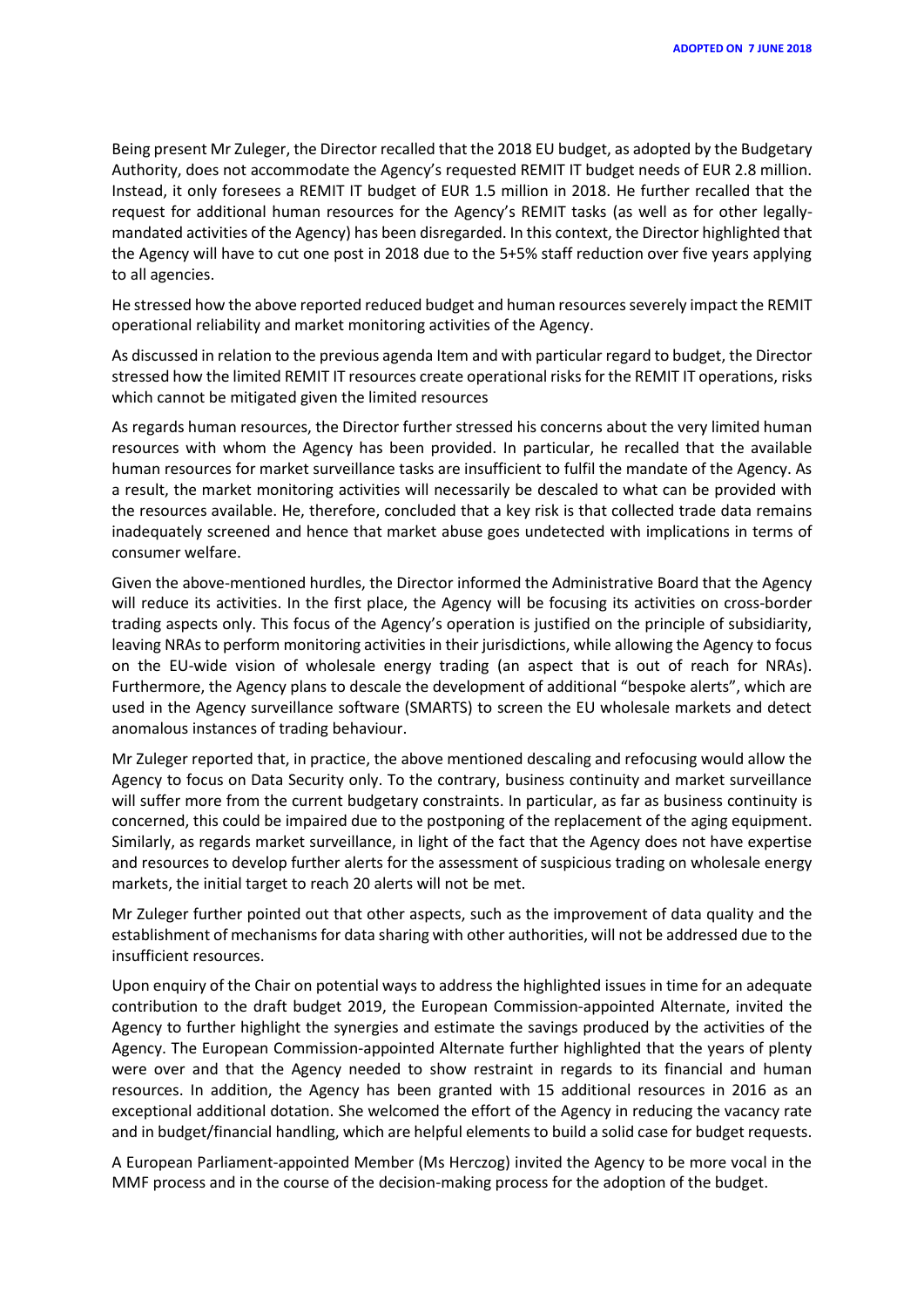Conclusion: The Administrative Board took note of the strategy for REMIT implementation and operations in the face of the limited resources foreseen for the year 2018.

#### **(14)** *REMIT Disaster Recovery Site*

Being present Mr Zuleger, the Director first recalled that the purpose of REMIT IT Systems (CEREMP, ARIS, CMT, NP, SMARTS, REMIT Portal) is to provide the necessary IT infrastructure for the implementation and operation of REMIT. He also highlighted that the REMIT IT Systems are used by a variety of internal and external stakeholders, including the Agency, National Regulatory Authorities (NRAs), Registered Reporting Mechanisms ('RRMs'), Market Participants and the general public.

The Director reported that at the time of setting up the REMIT data collection and data sharing scheme, the Agency referred to the best practices of national financial regulators and ESMA in setting up transaction reporting schemes and mechanism for data sharing at EU level. Following these best practices, the REMIT IT infrastructure included an out-of-site disaster recovery site. This disaster recovery site was fully operational until mid-2017 and guaranteed the preservation of data and IT services. In the course of the year 2017, the disaster recovery site was integrated with the existing primary data centre at the Agency's premises.

In particular, the Director recalled that at the time in which the Agency's disaster recovery site was fully operational, the Agency was able to ensure that the REMIT IT Systems would have been available to all stakeholders also in case of critical incidents (e.g. fire, natural disaster, major disruptions in power supply or internet connectivity, human error etc.). In particular, it guaranteed the complete availability of the secondary datacentre within 48 hours from the critical incident resulting in the unavailability of the primary site. It also guaranteed that the potential loss of (already collected and processed) data would have not exceed the timeframe of 24 hours prior to the occurrence of the critical incident.

The Director indicated that the Agency has been looking at the possibility to re-establish a disaster recovery site either through synergies with other Agencies, such as EUIPO, or by employing existing Framework Contract(s). However, the budgetary limitations did not allow to establish those mechanisms and the Agency had to discontinue its disaster recovery solution.

Mr Zuleger intervened and highlighted how the absence of a disaster recovery solution undermines the possibility to guarantee i) the complete availability of ARIS within 48 hours from the critical incident resulting in the unavailability of the primary site and ii) the reduction of the potential loss of (already collected and processed) to 24 hours prior to the occurrence of the critical incident. As a result, the Director and Mr Zuleger stressed the impossibility to ensure business continuity of REMIT operations. In fact, the absence of a disaster recovery site is a source of risk to operational reliability according to Article 12(1) of REMIT and adversely affects NRAs and market participants. In particular, Mr Zuleger highlighted how NRAs rely on the Agency's platforms and servers for registrations of market participants and that market participants cannot trade without being registered.

In light of the above, the BoR Chair intervened and suggested the Administrative Board to proceed with a risk assessment to understand the implications of the budget cuts on the operational reliability of REMIT IT operations. In this respect, Mr Zuleger reported that the first unplanned unavailability of the system took place at the beginning of this year for a human error. The Director further highlighted his concerns about the risks of critical incidents affecting the ability of the Agency to recover all the backlog of information. He stressed that this would represent a high reputational damage for the Agency and for the European Institutions.

A Council-appointed Member (Dr Penker) proposed to raise awareness at the level of the Council and in the energy working groups.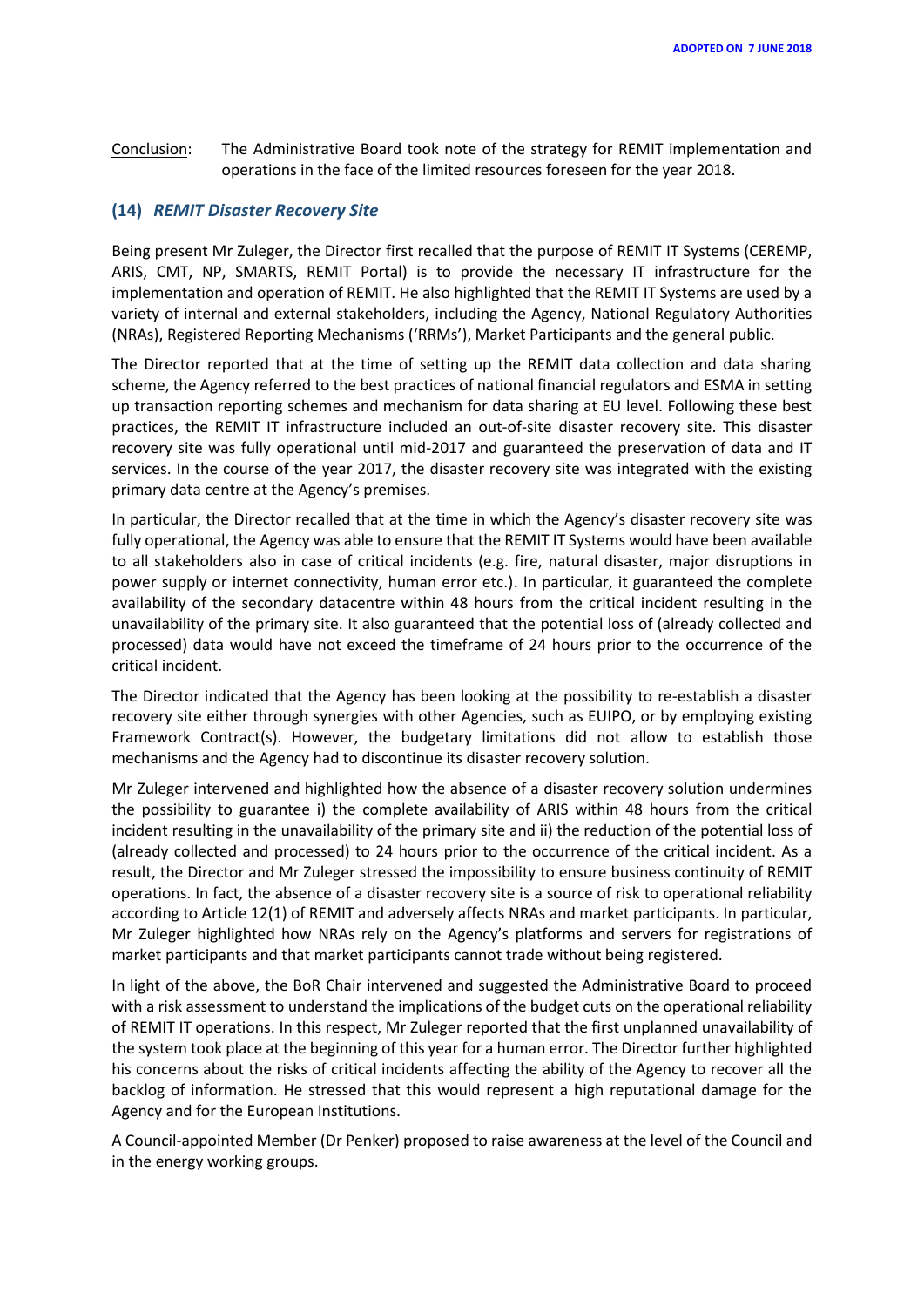This suggestion was further supported by a European Parliament-appointed Member (Ms Herczog) proposing the establishment of an action-plan to address this issue with the European Institutions.

Conclusion: The Administrative Board took note of the implications of the absence of a Disaster Recovery site for the operational reliability of REMIT.

#### *SECTION VI – ITEMS FOR INFORMATION*

#### **(15)** *IAS HR report*

The Chair and the Director invited Mr Borissova to attend the discussion of this item.

The Director reported that in the course of the year 2017, the Internal Audit Service performed an audit on the Human Resources Management (HRM) function of the Agency, in line with the Strategic Audit Plan for the period 2017-2019. The audit was conducted in accordance with the Mutual Expectations Paper, which also summarises the key milestones of the audit process.

The objective of the audit was to assess the adequacy of the design and the effectiveness of the internal control system related to Human Resources Management in the Agency.

The Director explained that report contains 5 (five) recommendations: one critical, two very important and two important, which have been accepted by the Agency.

The Director further reported that the Agency has prepared a Draft Action Plan for the implementation of the recommendations. The Draft Action Plan describes in appropriate details the actions to be implemented to mitigate the risks, highlighted in the Final Audit Report. The Draft Action Plan indicates who is responsible for each action and provides an expected implementation deadline. The Agency submitted the Draft Action Plan to the IAS on 23 January 2018. Some of the actions have been already undertaken by the HRM Team. The IAS shall confirm, within ten days of the submission of the Draft Action Plan, if it considers the submitted Plan to be satisfactory in terms of actions and deadlines. The Agency is still waiting for a final reply from the IAS. The European Commission-appointed Alternate pointed to the critical recommendation regarding HR recruitment processes and conflict of interest and explained such a critical recommendation must be addressed in DG ENER Annual Activity Report, as the Commission parent-DG.

Upon request of a Council-appointed Member (Dr Penker), Ms Borissova reported on the state of play of the Document-Management policy. She reported that the Agency, as of last year, established a Document Management Inter-departmental group with the external support of CEDEFOP. The Master filing plan has been finalised. Since the Agency did not have the possibility to launch simultaneously SYSPER 2 – HR management tool employed at the European Commission – and ARES – Document Management tool employed at the European Commission –, the Agency, while implementing SYSPER 2, is proceeding with an alternative solution for document management by updating its Records Repository Tool so as to bring it as close as possible to ARES. As regards the archiving system, Ms Borissova informed the Administrative Board that the Agency is inviting expert archivists from another European agency to identify the categories of documents that should be archived in the future.

Conclusion: The Administrative Board took note of the Audit Report of the Internal Audit Service on the Agency's Human Resources Management function and invited the Director to report on the action plan submitted by the Agency to the Internal Audit Service at the 35<sup>th</sup> Administrative Board Meeting.

#### **(16)** *Presentation on the working of REMIT alerts*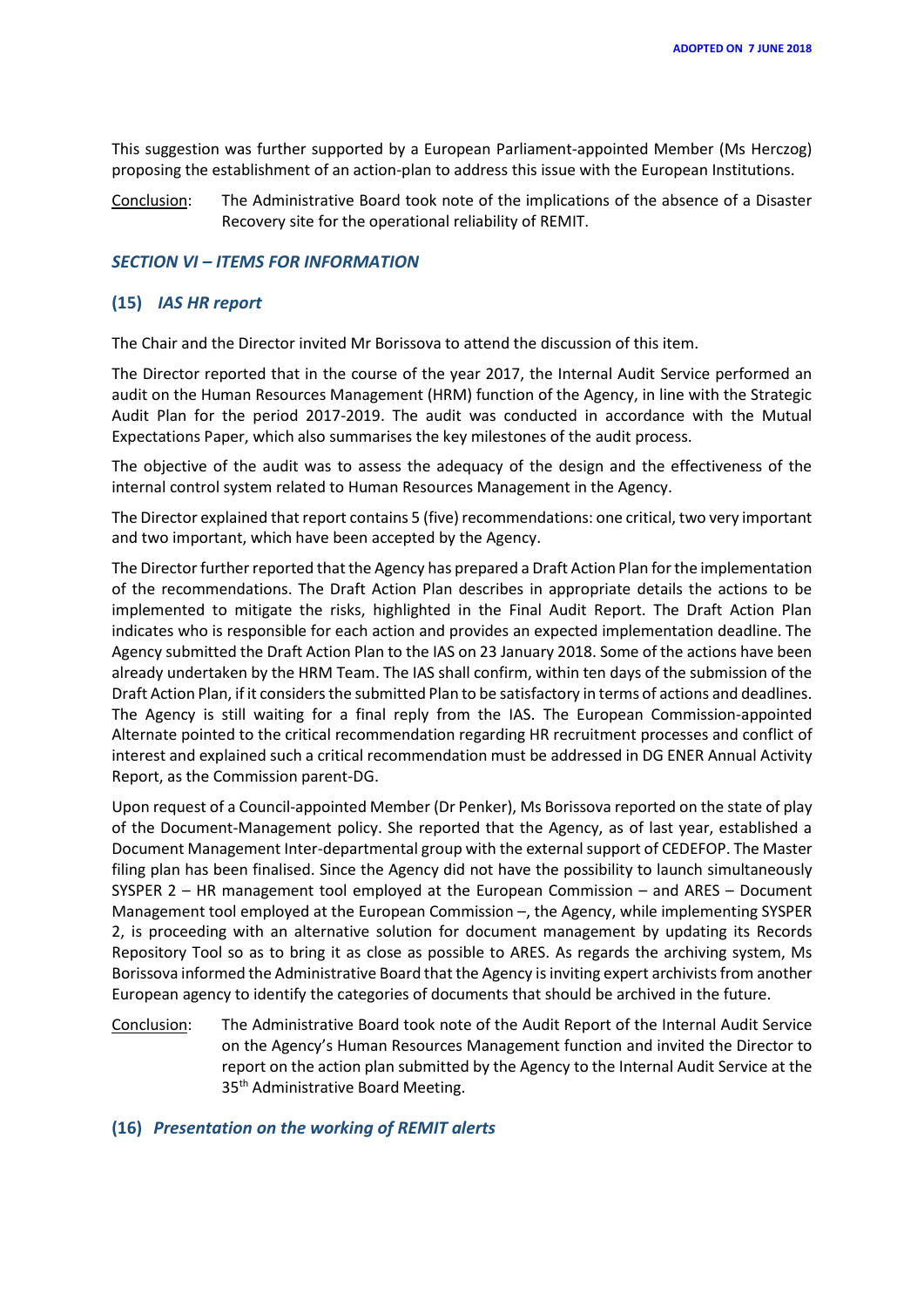A presentation was provided on the "Alert Dashboard", which is an overview of alerts triggered in SMARTS software for a specified time interval. It depicts surveillance process statistics. An alert is a set of conditions coded in the alert logic that define the trading behaviour. If these conditions are met, the alert is triggered.

The purpose of presentation on the Alert Dashboard was to inform the Administrative Board on the progress of surveillance work, resources and surveillance coverage. The Alert Dashboard project will be updated on a regular basis and reports will be shared with the Administrative Board. The Members and the Alternates of the Administrative Board had questions which were answered.

Conclusion: The Administrative Board took note of the working of REMIT alerts.

#### **(17)** *Board of Appeal – technical and financial support*

The Director recalled that pursuant to Article 19 of Regulation (EC) No 713/2009, binding acts issued by the Agency can be appealed before an internal Board of Appeal. The Board of Appeal, comprising experts in the energy sector, is called to decide upon appeals within two months of the lodging of the appeal. In the course of last year, the Board received four appeals and is being involved in several cases before the Court of Justice.

In light of the significant increase of workload of the Board of Appeal, which proved to be time intensive, and the absence of technical economic support in the handling of appeals, the Chair of the Board of Appeal wrote to the Director suggesting that the following actions be considered in support of the Board:

- (i) a four-year framework contract to support the Board of Appeal in carrying out technical reviews as part of the appeal decisions alongside the current framework contract for legal support;
- (ii) the establishment of a system for indemnity payments for the members of the Board of Appeal handling appeals to address the time intensive nature of the activities performed; and
- (iii) the establishment of a system of further involvement of the alternates, to compensate for the lack of technical economic support, translated into a request for additional meetings.

The Director highlighted that the current financial constraints that the Agency is facing appear not to allow for the possibility to meet all the requests of the Board of Appeal. As regards the provision of indemnity to Board of Appeal members, while in principle he considered this to be fair, he also stressed the fact that the current members applied for this position being fully aware of its honorary nature. As regards the request for technical support, while he acknowledged the need to guarantee the respect of the two months period for the Board of Appeal to issue a decision, he considered necessary to discuss the scope of the review of the Board of Appeal.

The European Commission-appointed Alternate commented that the possibility to grant indemnity may arise only under exceptional circumstances (e.g. in case of lack of other revenues). She also noted that the call for expression of interests for the Board of Appeal contained a clear reference to the unpaid honorary nature of the office.

The Chair, supported by the BoR Chair, invited the Administrative Board to consider the developments of the energy sector and the high chance of an increase in the number of appeals before the Board of Appeal, which in turn would result in additional workload. The BoR Chair invited the Administrative Board to consider the need to guarantee a well-functioning and effective Board of Appeal in light of the future challenges that the Agency will be facing with the current increase of its responsibilities. A European Parliament-appointed Member (Ms Herczog) stated the importance to guarantee the reputation of the institution and avoid unnecessary delays in addressing the requests of the Board of Appeal.